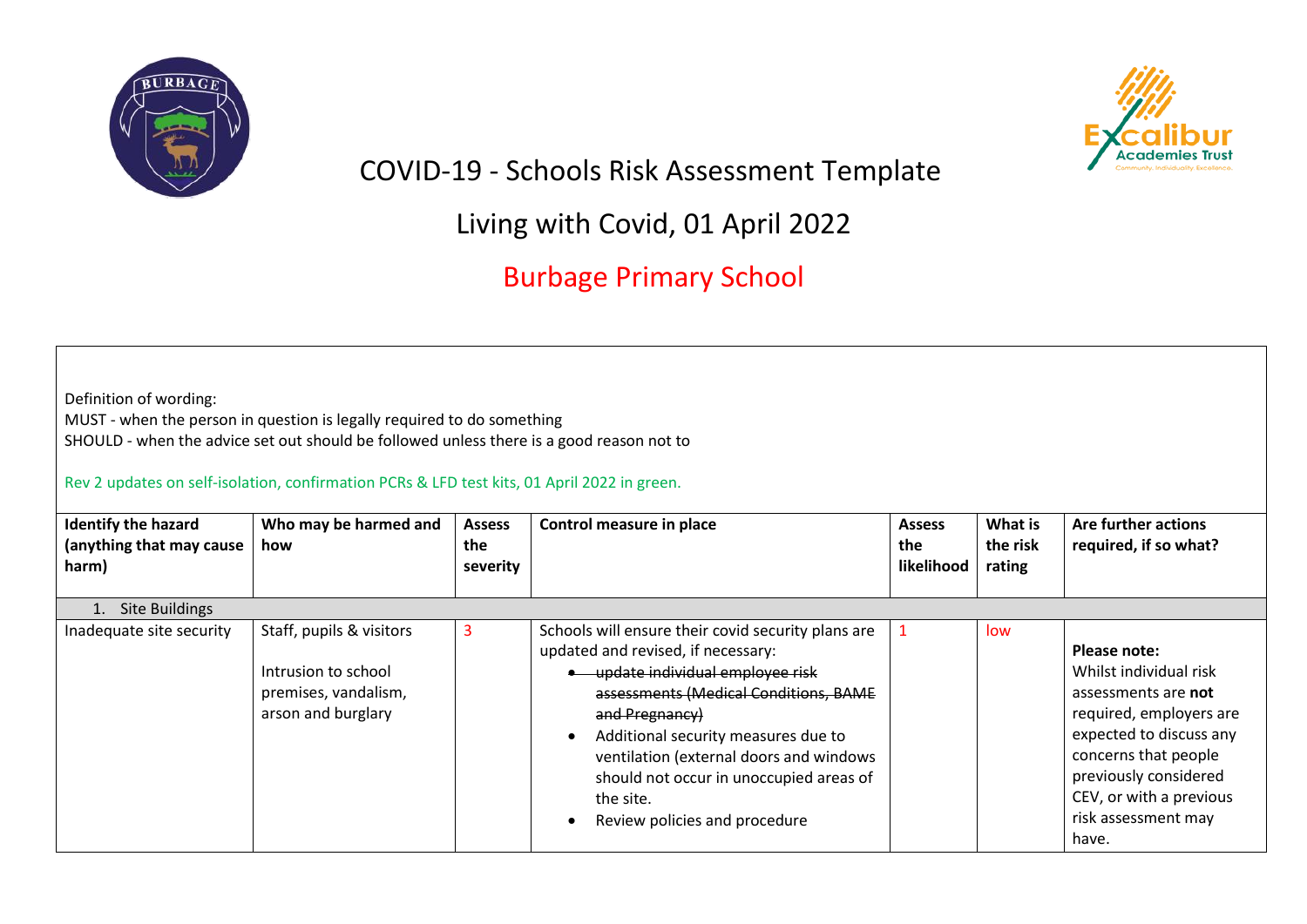|                                 |                                                                                                                                |                | Schools to update key holder information if<br>necessary.                                                                                                                                                                                                                                                                                                                                                                                                      |              |     |                                                                             |
|---------------------------------|--------------------------------------------------------------------------------------------------------------------------------|----------------|----------------------------------------------------------------------------------------------------------------------------------------------------------------------------------------------------------------------------------------------------------------------------------------------------------------------------------------------------------------------------------------------------------------------------------------------------------------|--------------|-----|-----------------------------------------------------------------------------|
| Inadequate fire<br>procedures   | Staff, pupils, visitors, and<br>stakeholders<br>Greater risk of injury<br>and/or damage to<br>property/premises                | 4              | Normal fire procedures within the school will be<br>maintained, and staff briefed. Fire exits will be<br>unlocked, and fire routes will be kept clear<br>during hours of occupation. Someone in the<br>school will be nominated to call 999 in the event<br>of a fire. Identify who will call 999.                                                                                                                                                             | $\mathbf{1}$ | low |                                                                             |
| Lack of training or<br>guidance | Staff, pupils, visitors, and<br>stakeholders<br>Higher likelihood of<br>transmission                                           | $\overline{4}$ | Provide refresher training or guidance when<br>needed:<br>Donning and doffing of face coverings and PPE<br>Safe use and storage of hand sanitiser<br>Use of PPE in education settings                                                                                                                                                                                                                                                                          | $\mathbf{1}$ | low | New staff to be trained<br>and refresher training for<br>all staff arranged |
| Insufficient<br>Communication   | Staff, pupils, visitors, and<br>stakeholders<br>risk of low morale, lack of<br>collaboration,<br>disobedience                  | $\overline{4}$ | Communicate all covid measures to staff,<br>pupils, visitors, and stakeholders, clearly and<br>effectively.                                                                                                                                                                                                                                                                                                                                                    | 1            | low | Regular updates to<br>parents                                               |
| No Outbreak<br>Management Plan  | Staff, pupils, visitors, and<br>stakeholders<br>Increased risk of;<br>spreading pandemic<br>Staff shortages<br>Remote learning | $\overline{4}$ | All schools should have contingency plans<br>outlining how you would operate if you<br>needed to take extra measures in<br>exceptional circumstances. Given the<br>detrimental impact that restrictions on<br>education can have on children and young<br>people, any measures in schools should only<br>ever be considered as a last resort, kept to<br>the minimum number of schools or groups<br>possible, and for the shortest amount of<br>time possible. | $\mathbf{1}$ | low |                                                                             |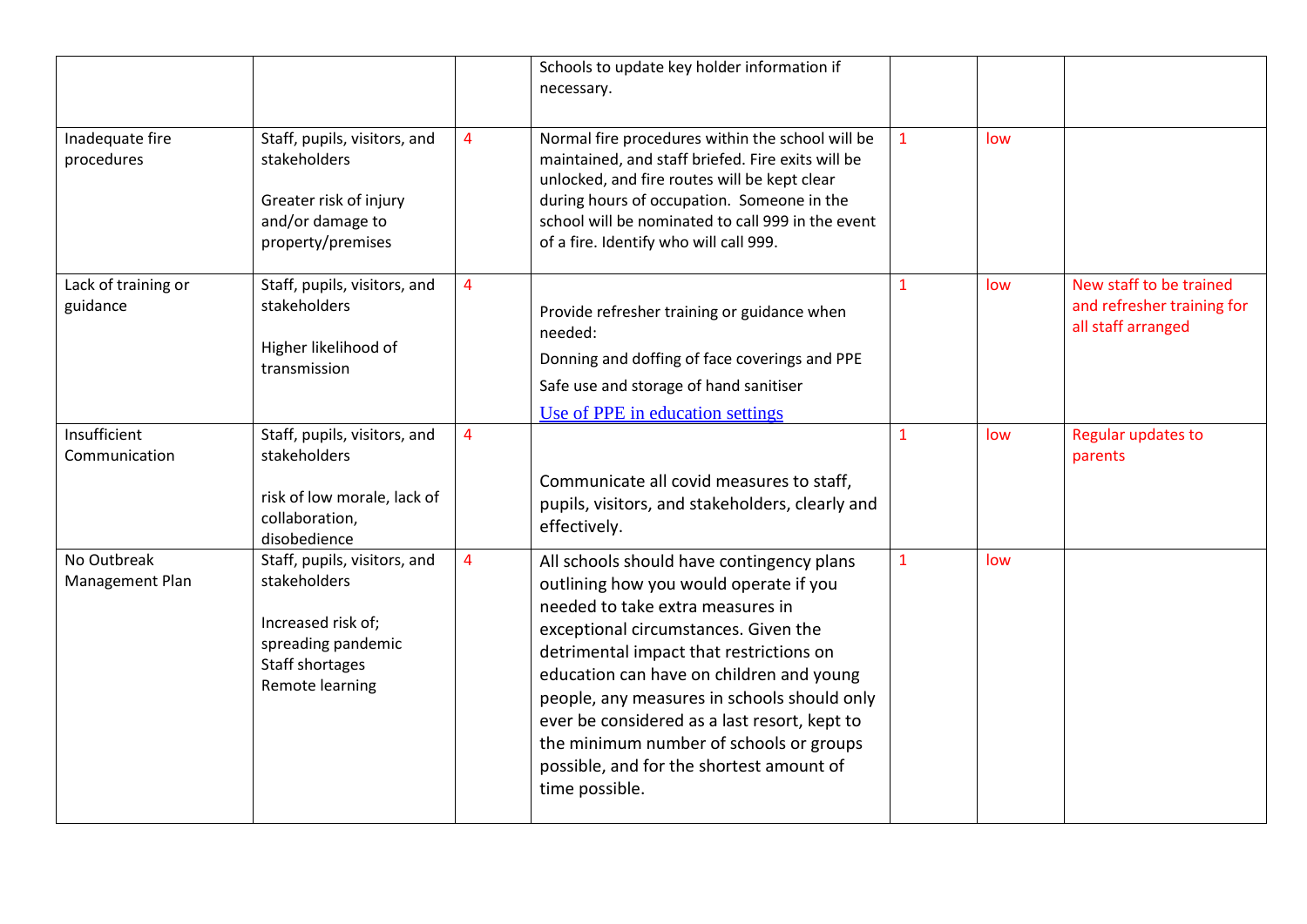|                                                                        |                                                                                      |                     | All schools will have an Outbreak<br>Management Plan in place                                                                                                                                                                                                                                                                                                                                                                                                                                                                              |                                |                 |                                                                 |
|------------------------------------------------------------------------|--------------------------------------------------------------------------------------|---------------------|--------------------------------------------------------------------------------------------------------------------------------------------------------------------------------------------------------------------------------------------------------------------------------------------------------------------------------------------------------------------------------------------------------------------------------------------------------------------------------------------------------------------------------------------|--------------------------------|-----------------|-----------------------------------------------------------------|
| 2. School Events                                                       |                                                                                      |                     |                                                                                                                                                                                                                                                                                                                                                                                                                                                                                                                                            |                                |                 |                                                                 |
| <b>Mandatory Certification</b>                                         | Staff, pupils, visitors, and<br>stakeholders                                         | 4                   | Mandatory certification is no longer in place<br>and so venues and events are not required<br>by law to use the NHS COVID Pass as a<br>condition of entry, but some may do so<br>voluntarily.<br>https://www.gov.uk/guidance/nhs-covid-pass<br>You should not use the NHS COVID Pass as a<br>condition of entry for education or related<br>activities such as exams, teaching, extra-<br>curricular activities or any other day-to-day<br>activities that are part of education or<br>training.                                           | $\mathbf{1}$                   | low             |                                                                 |
| 3. Control Measures                                                    |                                                                                      |                     |                                                                                                                                                                                                                                                                                                                                                                                                                                                                                                                                            |                                |                 |                                                                 |
| <b>Enhanced Cleaning</b><br>Lack of frequent cleaning<br>(twice daily) | Staff, pupils, visitors, and<br>stakeholders<br>higher likelihood of<br>transmission | $\overline{4}$<br>4 | As a minimum, frequently touched surfaces<br>should be wiped down twice a day, and one of<br>these should be at the beginning or the end of<br>the working day.<br>Cleaning should be more frequent depending on<br>the number of people using the space, whether<br>they are entering and exiting the building and<br>access to handwashing and hand-sanitising<br>facilities.<br>When cleaning surfaces, it is not necessary to<br>wear personal protective equipment (PPE) or<br>clothing over and above what would usually be<br>used. | $\overline{2}$<br>$\mathbf{1}$ | Moderate<br>Low | Staff to be given<br>disinfectant to wipe desks<br>at lunchtime |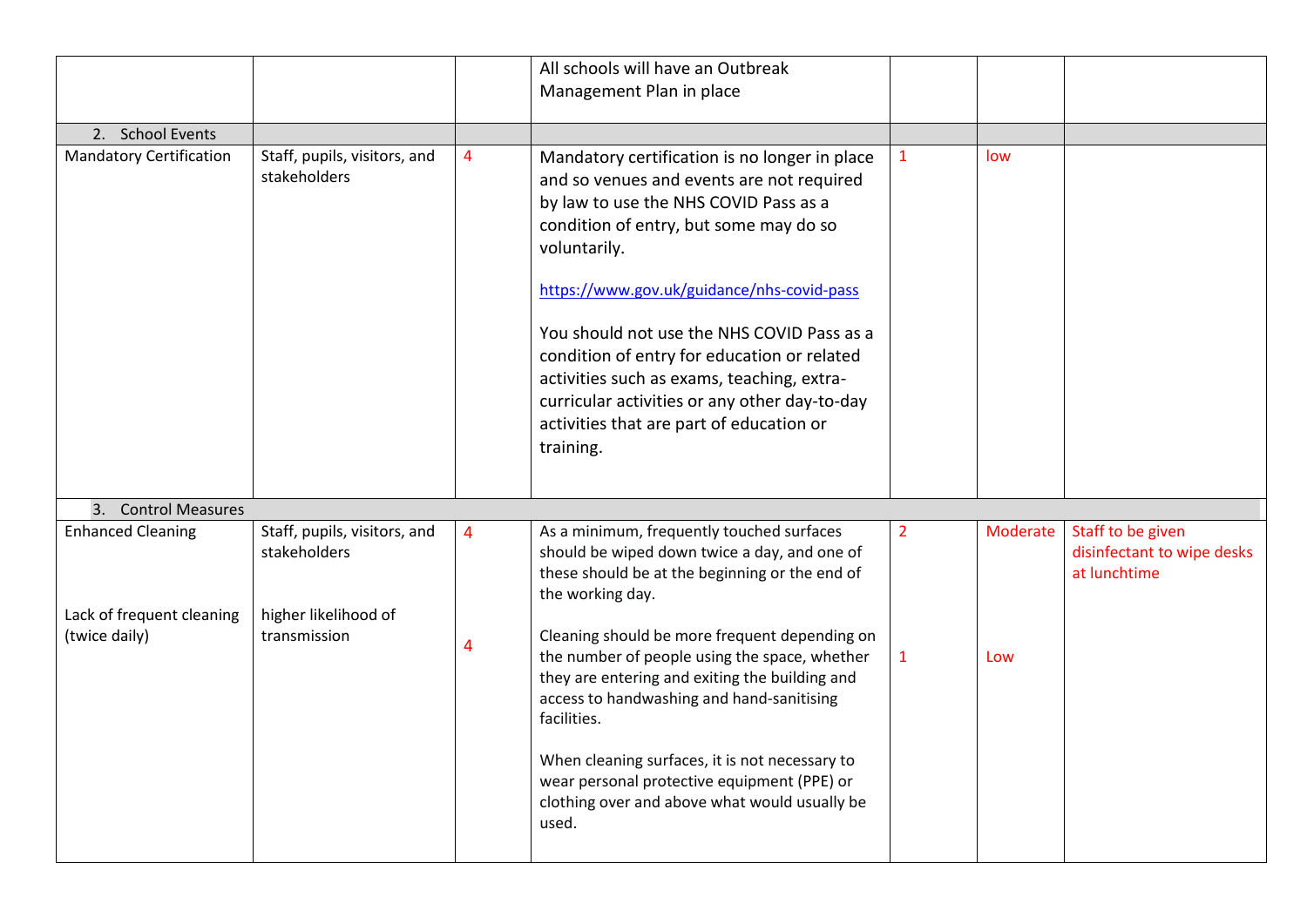| Lack of frequent cleaning<br>(twice daily) | No additional risk<br>Higher likelihood of<br>transmission     | 4 | Laundry - Items should be washed in accordance<br>with the manufacturer's instructions. There is no<br>additional washing requirement above what<br>would normally be carried out.<br>Kitchens and communal canteens - as a matter<br>of good hygiene practice, anyone handling food<br>should wash their hands often with soap and<br>water for at least 20 seconds before doing so.<br>Crockery and eating utensils should not be<br>shared. Clean frequently touched surfaces | $\mathbf{1}$ | Low |  |
|--------------------------------------------|----------------------------------------------------------------|---|----------------------------------------------------------------------------------------------------------------------------------------------------------------------------------------------------------------------------------------------------------------------------------------------------------------------------------------------------------------------------------------------------------------------------------------------------------------------------------|--------------|-----|--|
| Lack of frequent cleaning<br>(twice daily) | Higher likelihood of<br>transmission                           | 4 | regularly.<br>Bathrooms - Clean frequently touched surfaces<br>regularly. Ensure suitable hand washing facilities<br>are available including running water, liquid soap<br>and paper towels or hand driers. Where cloth<br>towels are used, these should be for individual<br>use and laundered in accordance with washing<br>instructions.                                                                                                                                      | $\mathbf{1}$ | low |  |
|                                            | Lack of waste<br>segregation/increased risk<br>of transmission |   | Waste - does not need to be segregated unless<br>an individual in the setting shows symptoms of<br>or tests positive for COVID-19. Dispose of<br>routine waste as normal, placing any used cloths<br>or wipes in 'black bag' waste bins. You do not<br>need to put them in an extra bag or store them<br>for a time before throwing them away.                                                                                                                                   |              |     |  |
| Lack of cleaning and<br>disinfection       | increased risk of<br>transmission                              |   | Cleaning after an individual with symptoms of, or<br>confirmed, covid19 has left the school:<br>Minimum PPE required; disposable<br>$\bullet$<br>gloves and an apron. Wash hands with<br>soap and water for 20 seconds after<br>all PPE has been removed.<br>Areas that are not visibly contaminated<br>can be cleaned thoroughly as normal.                                                                                                                                     |              |     |  |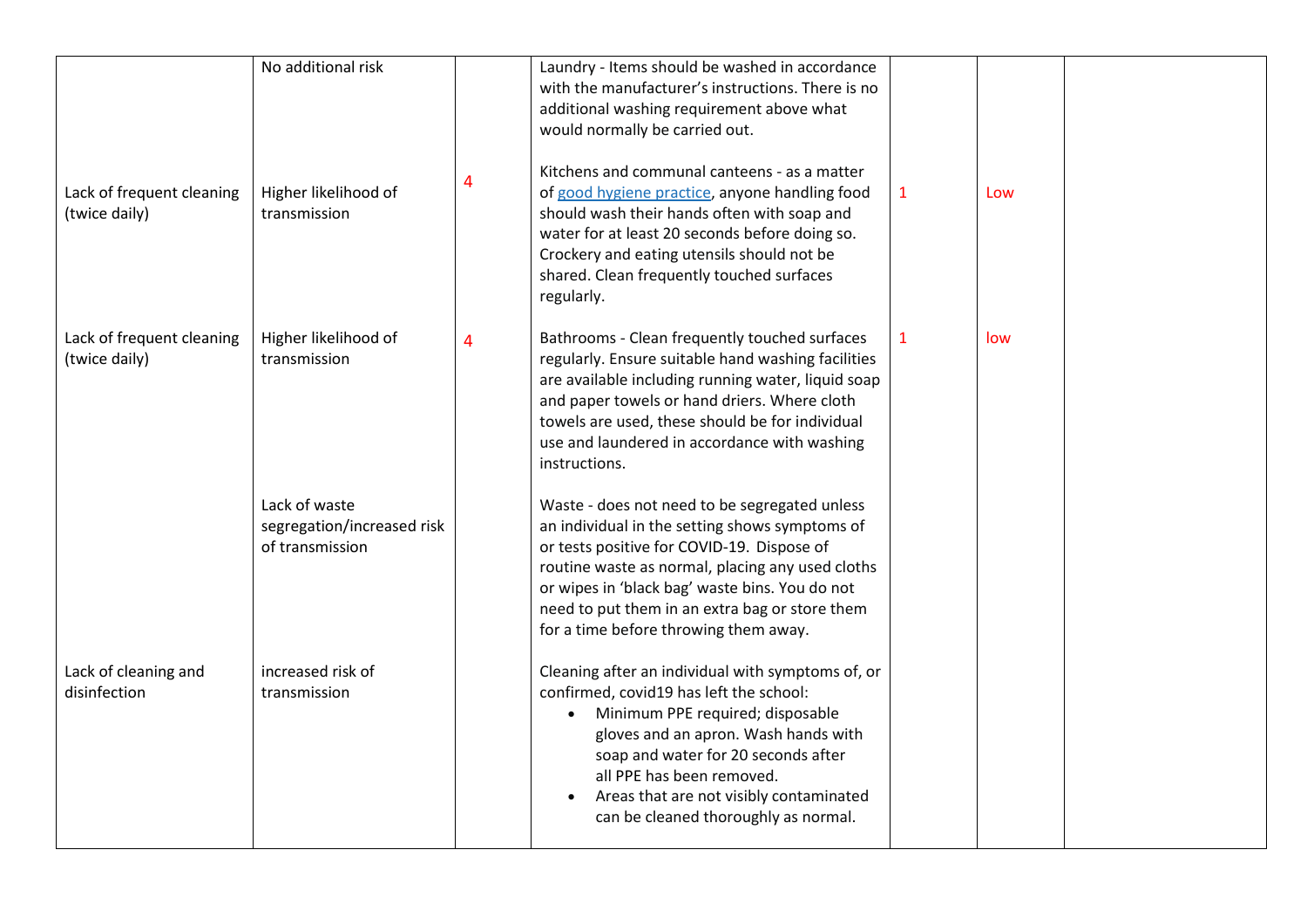| Surfaces that the symptomatic person<br>has come in contact with should be<br>cleaned and disinfected, including all<br>potentially contaminated and frequently<br>touched areas such as bathrooms, door<br>handles, telephones, grab rails in<br>corridors and stairwells.<br>Use disposable cloths or paper roll and<br>disposable mop heads, to clean all hard |
|-------------------------------------------------------------------------------------------------------------------------------------------------------------------------------------------------------------------------------------------------------------------------------------------------------------------------------------------------------------------|
| surfaces, floors, chairs, door handles and<br>sanitary fittings - think one site, one<br>wipe, in one direction.<br>Use one of the options below:<br>a combined detergent disinfectant<br>solution at a dilution of 1,000 parts<br>per million available chlorine (ppm<br>av.cl.) or                                                                              |
| a household detergent followed by<br>disinfection (1,000 ppm av.cl.).<br>Follow manufacturer's instructions<br>for dilution, application and contact<br>times for all detergents and<br>disinfectants or                                                                                                                                                          |
| if an alternative disinfectant is used<br>within the organisation ensure that it<br>is effective against enveloped viruses                                                                                                                                                                                                                                        |
| avoid mixing cleaning product<br>together as this can create toxic<br>fumes                                                                                                                                                                                                                                                                                       |
| any cloths, mop heads used must be<br>$\bullet$<br>disposed of; into a plastic bag and<br>tied, into a second plastic bag and<br>tied, stored away from children for at<br>least 72 hours and then disposed of<br>in the normal waste.                                                                                                                            |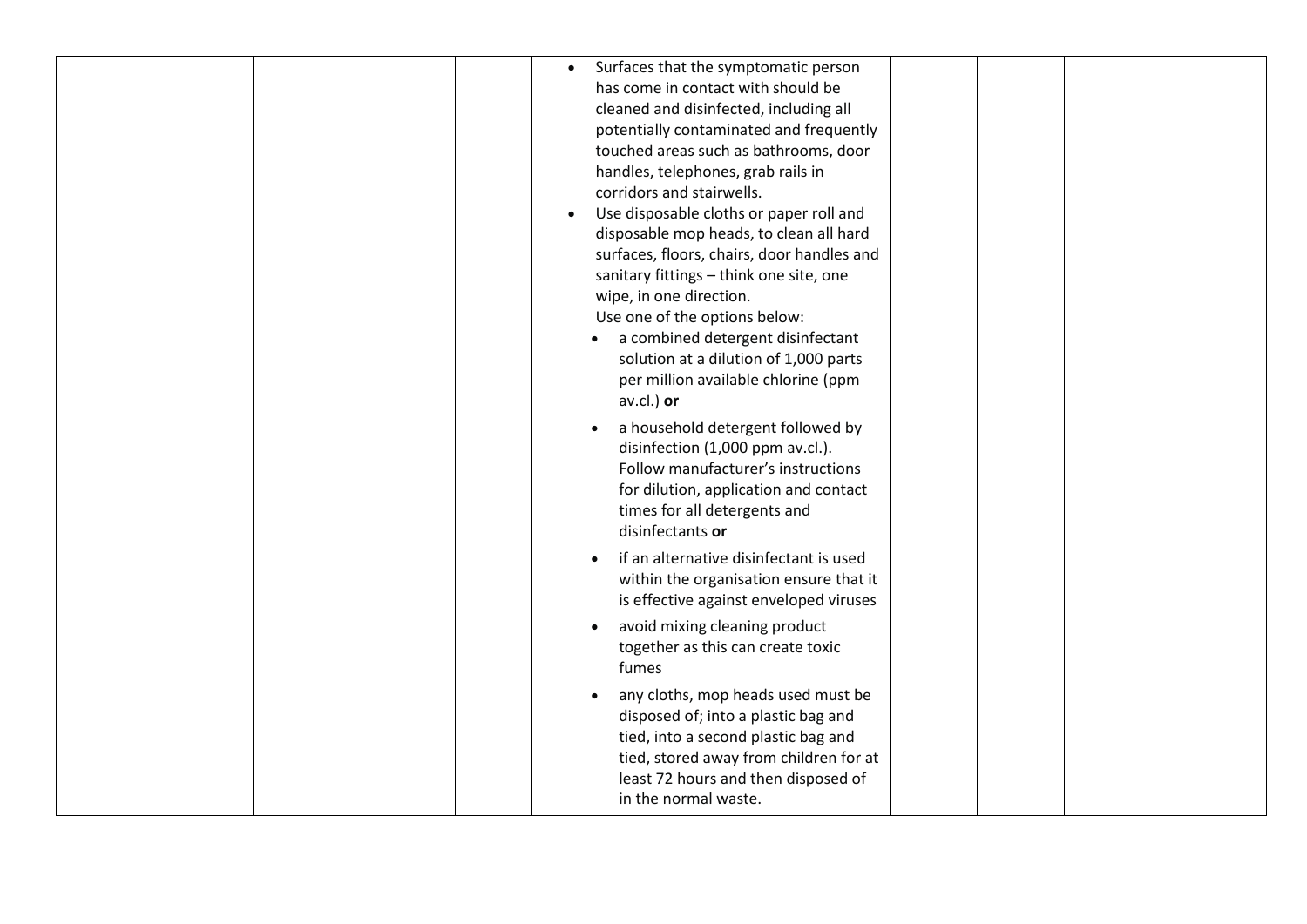|                                       |                                                   |                | If the individual tests negative, this<br>can be disposed of immediately with<br>the normal waste.<br>Covid-19 Cleaning in non-healthcare setting,<br>outside the home                                             |              |     |                                           |
|---------------------------------------|---------------------------------------------------|----------------|--------------------------------------------------------------------------------------------------------------------------------------------------------------------------------------------------------------------|--------------|-----|-------------------------------------------|
| Hand Hygiene                          | Staff, pupils, visitors, and<br>stakeholders      | 4              | Frequent and thorough hand hygiene should<br>now be regular practice. You should continue to<br>ensure that pupils clean their hands regularly.<br>This can be done with soap and water or hand<br>sanitiser.      | $\mathbf{1}$ | Low |                                           |
| Inadequate hand washing<br>facilities | higher likelihood of<br>transmission              | 4              | The school will ensure there are sufficient hand<br>washing and hand sanitising stations available to<br>pupils and staff so that they can clean their<br>hands regularly.                                         | $\mathbf{1}$ | Low | Timetable in place to<br>avoid congestion |
| Lack of knowledge                     | resulting in higher<br>likelihood of transmission | 4              | on arrival at school<br>after using the toilet<br>after breaks and sporting activities<br>before food preparation<br>before eating any food, including snacks<br>before leaving school<br>after sneezing/coughing. |              |     |                                           |
|                                       |                                                   |                | Young pupils and pupils with complex needs will<br>be supervised during the use of hand sanitiser                                                                                                                  | 1            | Low |                                           |
|                                       |                                                   |                | Signage about how to wash hands properly, is on<br>display and reinforced with pupils. Along with<br>Catch it, Kill it, Bin it signs.                                                                              |              |     |                                           |
| Use of hand sanitisers                | heightened risk of injury                         | $\overline{4}$ | Alcohol based hand sanitiser is highly flammable,<br>and can be set alight from a spark, static, naked<br>flame or heat including sunlight.                                                                        |              | Low |                                           |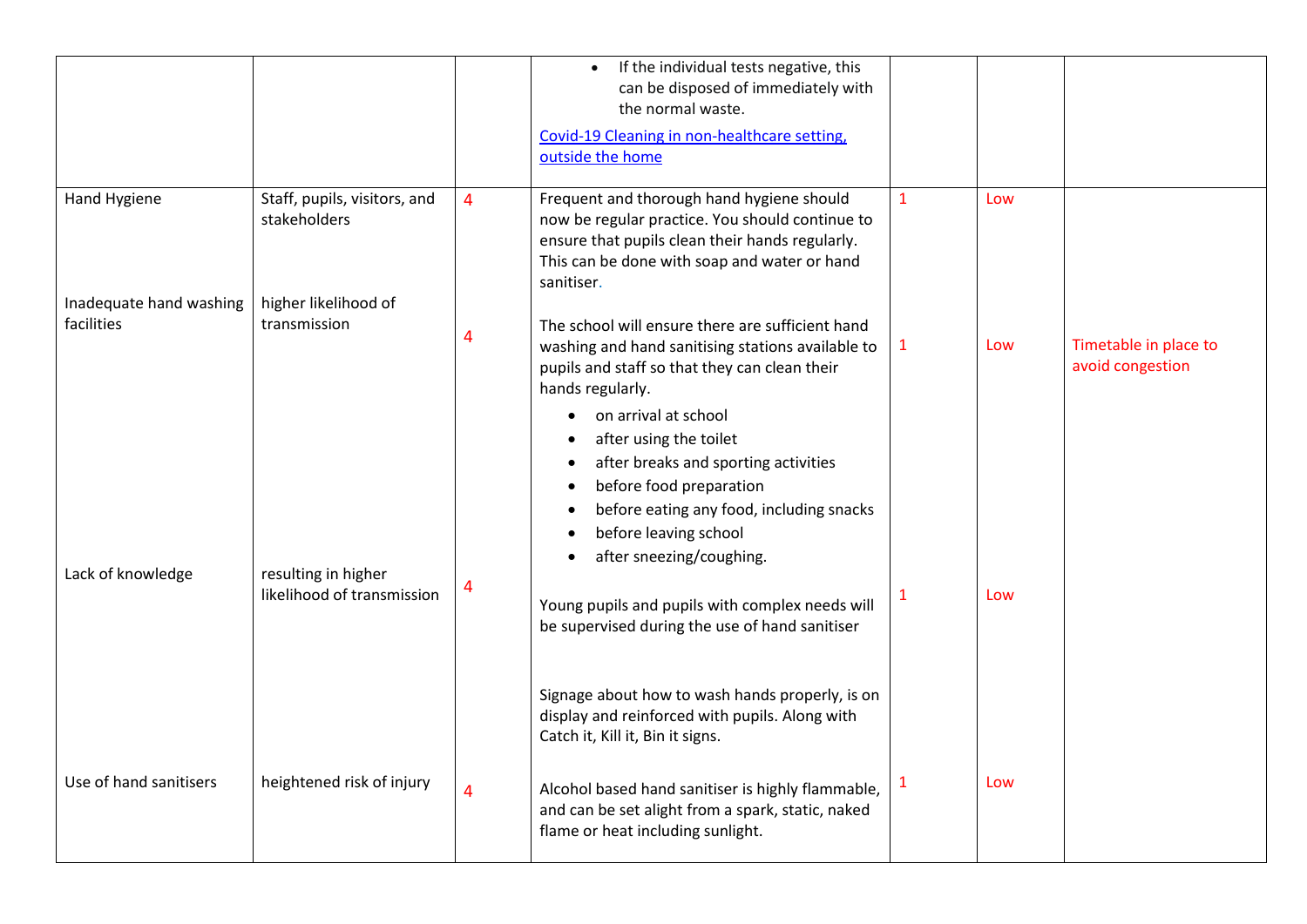| Lack of awareness                     | Misuse of chemicals<br>higher risk of injury from<br>fire, ingestion, inhalation,<br>skin reaction                                                                       | 4                                | Safety data sheets must be obtained for all<br>chemicals on site. COSHH assessments must be<br>carried out where necessary.<br>All staff must read the product Safety sheet and<br>sign to say they have done so. Staff will then be<br>aware of how to store and use the product<br>safely.                                                                                                                                                                                                                                                                                                                                                                                                                                                                            | $\mathbf{1}$                 | low                 |  |
|---------------------------------------|--------------------------------------------------------------------------------------------------------------------------------------------------------------------------|----------------------------------|-------------------------------------------------------------------------------------------------------------------------------------------------------------------------------------------------------------------------------------------------------------------------------------------------------------------------------------------------------------------------------------------------------------------------------------------------------------------------------------------------------------------------------------------------------------------------------------------------------------------------------------------------------------------------------------------------------------------------------------------------------------------------|------------------------------|---------------------|--|
| <b>Respiratory Hygiene</b>            | Staff, pupils, visitors, and<br>stakeholders<br>higher likelihood of<br>transmission through<br>droplets                                                                 | 3<br>4                           | The school will promote the 'catch it, bin it, kill<br>it' approach to pupils and staff.<br>Remind staff and students, this continues to be<br>very important.<br>The school will ensure they have enough tissues<br>and bins available around the school<br>Young pupils and pupils with complex needs will<br>be supervised and helped to get this right                                                                                                                                                                                                                                                                                                                                                                                                              | $\mathbf{1}$<br>$\mathbf{1}$ | Low<br>low          |  |
| Ventilation<br>Inadequate ventilation | Staff, pupils, visitors, and<br>stakeholders<br>greater likelihood of<br>transmission of covid19<br>and other illnesses<br>resulting in a negative<br>effect on learning | $\overline{4}$<br>$\overline{4}$ | Once the school is in operation, it is important to<br>ensure it is well ventilated and a comfortable<br>teaching environment is maintained.<br>Once the school is in operation, it is important to<br>ensure it is well ventilated and a comfortable<br>teaching environment is maintained.<br>Identify any poorly ventilated spaces and take<br>steps to improve fresh air flow, giving particular<br>consideration when holdings events where<br>visitors such as parents are on site.<br>West Berkshire advises that temperatures should<br>not drop below 16 degrees. They recommend<br>that when the room temperature reaches 18<br>degrees, the window openings are reduced to<br>the minimum or shut until the temperature rises.<br>They can then be reopened. | $\mathbf{1}$<br>$\mathbf{1}$ | Low<br>$\mathbf{1}$ |  |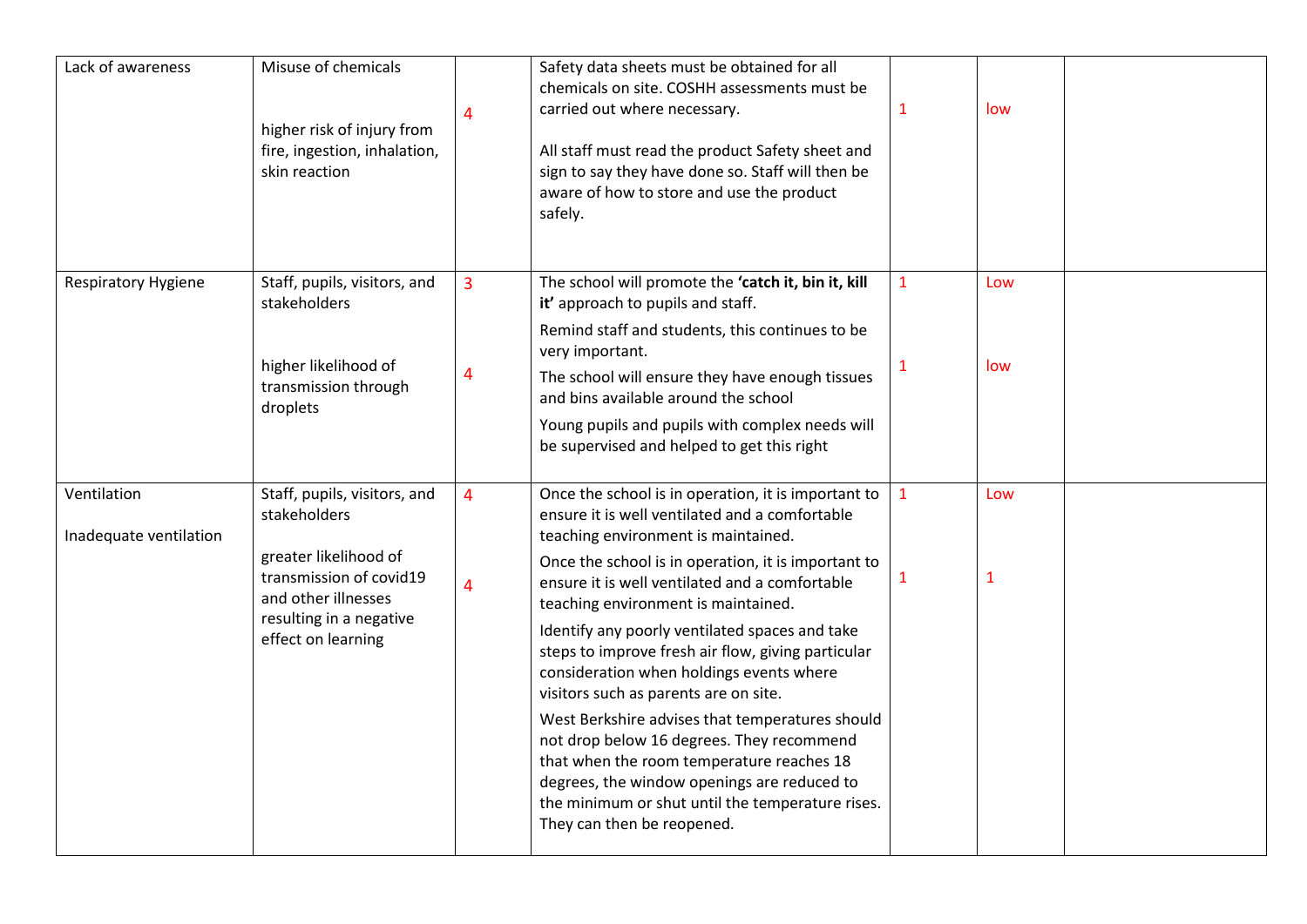|                                |                                            |                | Ensure mechanical ventilation adheres to current<br>guidance and that only fresh outside air is<br>circulated.                                                                                                                                                                                                                                                                                                                                                                                                                                                                                                                                                                                                                                                                                                                                                      |   |     |                             |
|--------------------------------|--------------------------------------------|----------------|---------------------------------------------------------------------------------------------------------------------------------------------------------------------------------------------------------------------------------------------------------------------------------------------------------------------------------------------------------------------------------------------------------------------------------------------------------------------------------------------------------------------------------------------------------------------------------------------------------------------------------------------------------------------------------------------------------------------------------------------------------------------------------------------------------------------------------------------------------------------|---|-----|-----------------------------|
|                                |                                            |                | Please remember to monitor your CO2 Monitor<br>readings<br>The GOV. CO2 Monitors are portable.<br>Place in occupied areas with no mechanical<br>ventilation, head height and away from<br>windows, doors or air supply openings, 50cms<br>away from people.<br>Take multiple measurements in occupied areas<br>to identify a suitable sampling location.<br>Take measurements at key times throughout the<br>day.<br>Record readings.<br>An average of 1500ppm CO2 concentration over<br>the occupied period in a space, is an indicator of<br>poor ventilation.<br>Please feed your CO2 monitor reading into your<br>risk assessment.<br>Measures necessary for additional ventilation of<br>the building will be risk assessed to ensure they<br>do not compromise fire safety or site security<br>arrangements.<br>HSE, Ventilation during the covid-19 pandemic |   |     |                             |
| <b>Face Coverings</b>          | Staff, pupils, visitors, and               | $\overline{3}$ | The legal requirement to wear a face                                                                                                                                                                                                                                                                                                                                                                                                                                                                                                                                                                                                                                                                                                                                                                                                                                | 1 | low | Visitors asked to wear face |
|                                | stakeholders                               |                | covering no longer applies.<br>However, the government suggests that you                                                                                                                                                                                                                                                                                                                                                                                                                                                                                                                                                                                                                                                                                                                                                                                            |   |     | coverings                   |
| Contaminated face<br>coverings | Not wearing face<br>coverings may increase |                | continue to wear a face covering in crowded                                                                                                                                                                                                                                                                                                                                                                                                                                                                                                                                                                                                                                                                                                                                                                                                                         |   |     |                             |
|                                | spread of covid                            |                | and enclosed spaces where you may come<br>into contact with people you do not                                                                                                                                                                                                                                                                                                                                                                                                                                                                                                                                                                                                                                                                                                                                                                                       |   |     |                             |
|                                |                                            |                | normally meet.                                                                                                                                                                                                                                                                                                                                                                                                                                                                                                                                                                                                                                                                                                                                                                                                                                                      |   |     |                             |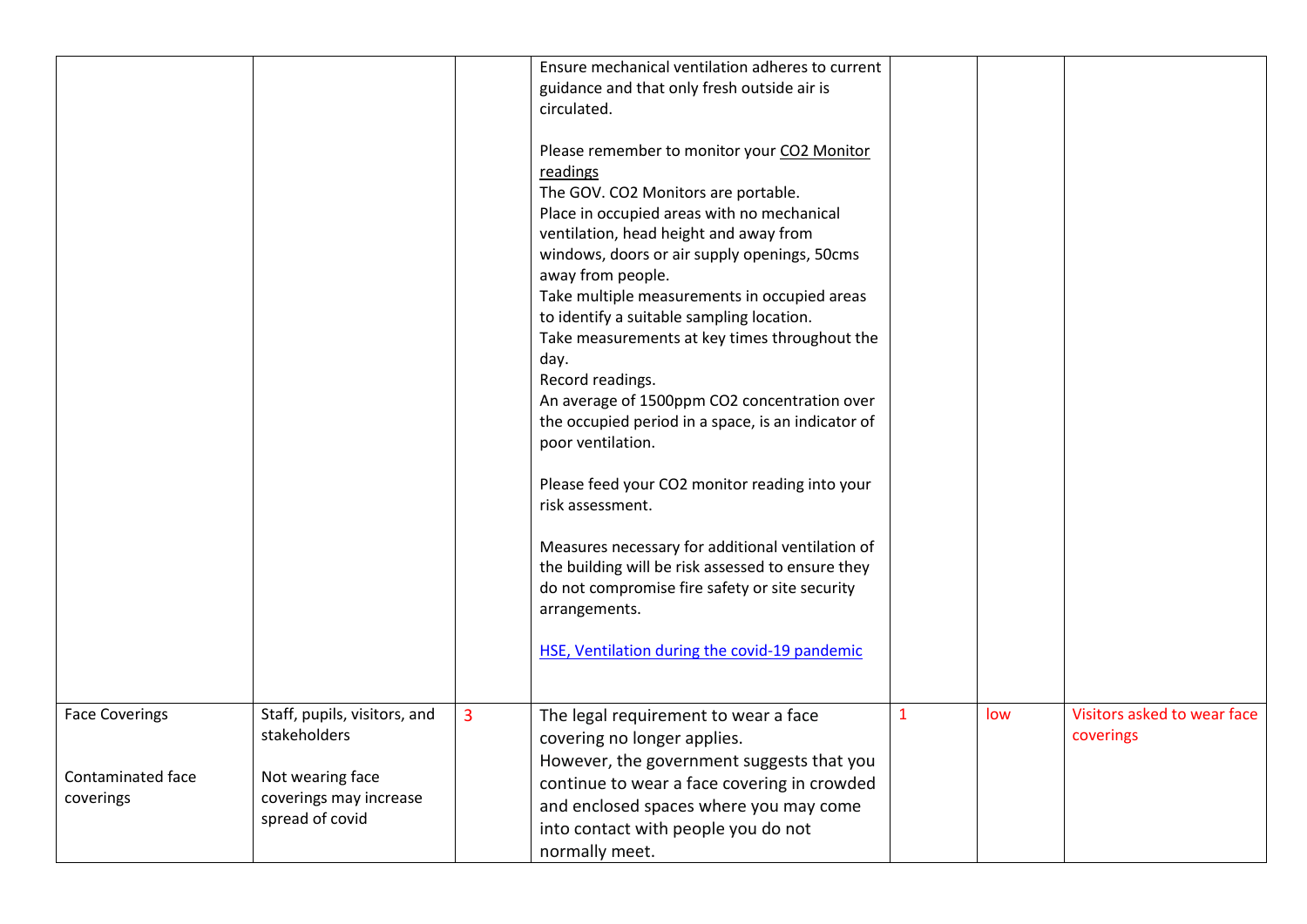|                            |                                                 | Contingency plans should be in place for the<br>reintroduction of face coverings in schools.                                                                                                                                                                                               |   |     |  |
|----------------------------|-------------------------------------------------|--------------------------------------------------------------------------------------------------------------------------------------------------------------------------------------------------------------------------------------------------------------------------------------------|---|-----|--|
|                            |                                                 | The use of face coverings may have a particular<br>impact on those who rely on visual signals for<br>communication. Those who communicate with<br>or provide support to those who do, are exempt<br>from any recommendation to wear face<br>coverings in education and childcare settings. |   |     |  |
|                            |                                                 | Face coverings should safely cover your nose and<br>mouth.                                                                                                                                                                                                                                 |   |     |  |
|                            |                                                 | If you have COVID-19 and you need to leave<br>your home while you are still infectious;<br>Wear a face covering                                                                                                                                                                            |   |     |  |
|                            |                                                 | Avoid close contact                                                                                                                                                                                                                                                                        |   |     |  |
|                            |                                                 | Avoid crowded places                                                                                                                                                                                                                                                                       |   |     |  |
|                            |                                                 | Be especially careful with your hand and                                                                                                                                                                                                                                                   |   |     |  |
|                            |                                                 | respiratory hygiene                                                                                                                                                                                                                                                                        |   |     |  |
|                            |                                                 | No pupil should be denied education on the                                                                                                                                                                                                                                                 |   |     |  |
|                            |                                                 | grounds that they are, or are not, wearing a face                                                                                                                                                                                                                                          |   |     |  |
|                            |                                                 | covering.                                                                                                                                                                                                                                                                                  |   |     |  |
| <b>Personal Protective</b> | Staff, pupils, visitors, and                    |                                                                                                                                                                                                                                                                                            |   |     |  |
| Equipment (PPE)            | stakeholders                                    | Most staff in schools will not require PPE                                                                                                                                                                                                                                                 |   |     |  |
| Exposure to covid19        | Not wearing PPE may<br>increase spread of covid | beyond what they would normally need for<br>their work.                                                                                                                                                                                                                                    |   |     |  |
|                            |                                                 | If a child, young person, or student already                                                                                                                                                                                                                                               | 1 | Low |  |
|                            |                                                 | has routine intimate care needs that involve                                                                                                                                                                                                                                               |   |     |  |
|                            |                                                 | the use of PPE, the same PPE should                                                                                                                                                                                                                                                        |   |     |  |
|                            |                                                 | continue to be used.                                                                                                                                                                                                                                                                       |   |     |  |
|                            |                                                 |                                                                                                                                                                                                                                                                                            |   |     |  |
|                            |                                                 |                                                                                                                                                                                                                                                                                            |   |     |  |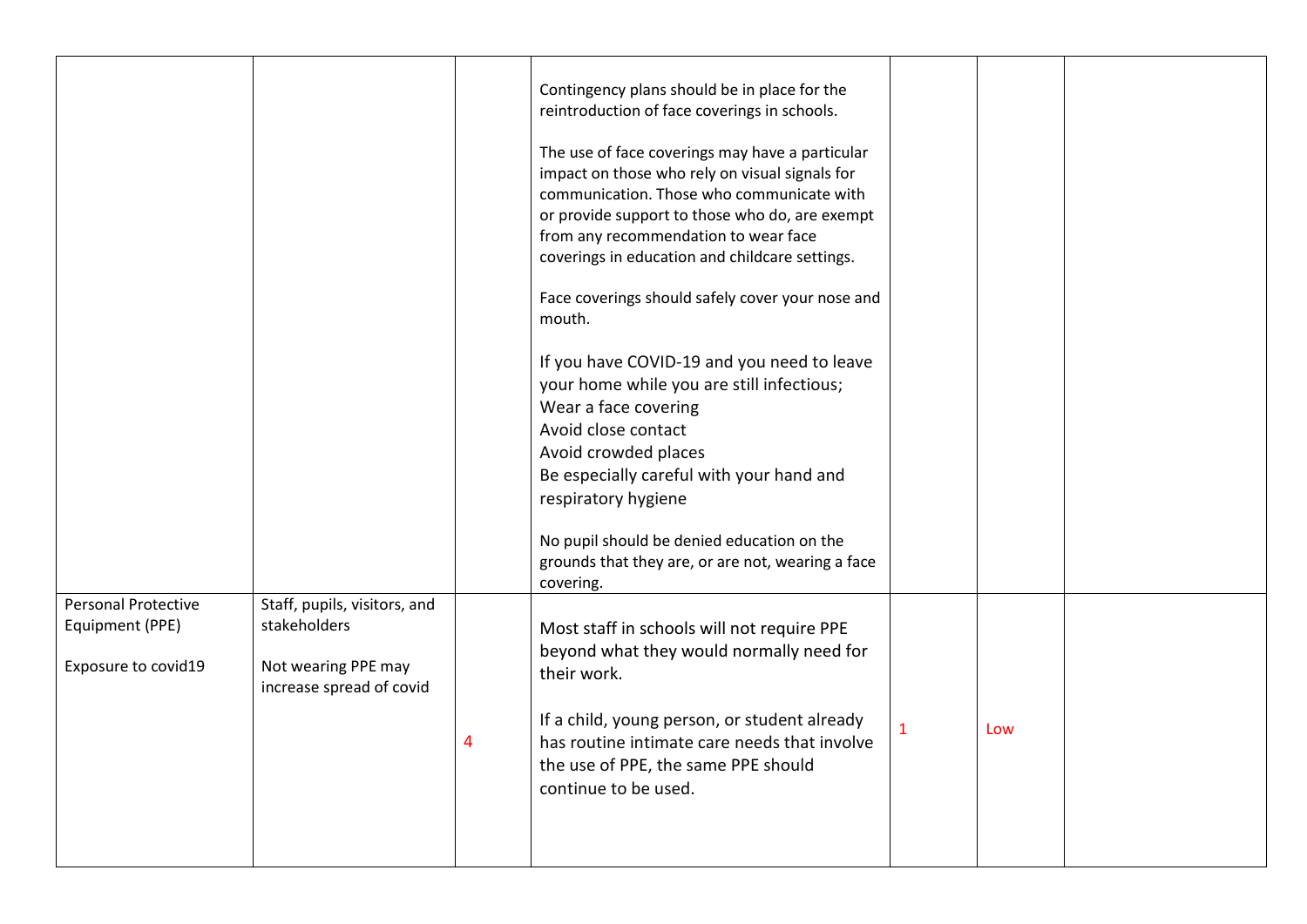| higher risk of transmission | 4 | PPE is only needed in a very small number of<br>cases:<br>Depending on how close you need be to an<br>individual with COVID-19 symptoms you may<br>need the following PPE:                                                                                                                                      | $\mathbf{1}$ | Low |                                                                                                                    |
|-----------------------------|---|-----------------------------------------------------------------------------------------------------------------------------------------------------------------------------------------------------------------------------------------------------------------------------------------------------------------|--------------|-----|--------------------------------------------------------------------------------------------------------------------|
| higher risk of transmission | 4 | fluid-resistant surgical face masks<br>(also known as Type IIR)<br>disposable gloves<br>disposable plastic aprons<br>eye protection (for example, a face<br>visor or goggles)<br>How much PPE you need to wear when<br>caring for someone with symptoms of<br>COVID-19 depends on how much contact<br>you have. | $\mathbf 1$  | low | <b>Suspected cases of Covid</b><br>19 will be isolated -<br>possibly Principal's office<br>- if not, in staff room |
|                             |   | 1. A face mask should be worn if you<br>are in face-to-face contact.<br>2. If physical contact is necessary,<br>then gloves, an apron and a face<br>mask should be worn.<br>3. Wear eye protection if a risk                                                                                                    |              |     |                                                                                                                    |
|                             |   | assessment determines that there<br>is a risk of fluids entering the eye,<br>for example, from coughing,<br>spitting or vomiting.<br>If a child tests positive for COVID-19 and<br>needs to remain in a residential setting, the                                                                                |              |     |                                                                                                                    |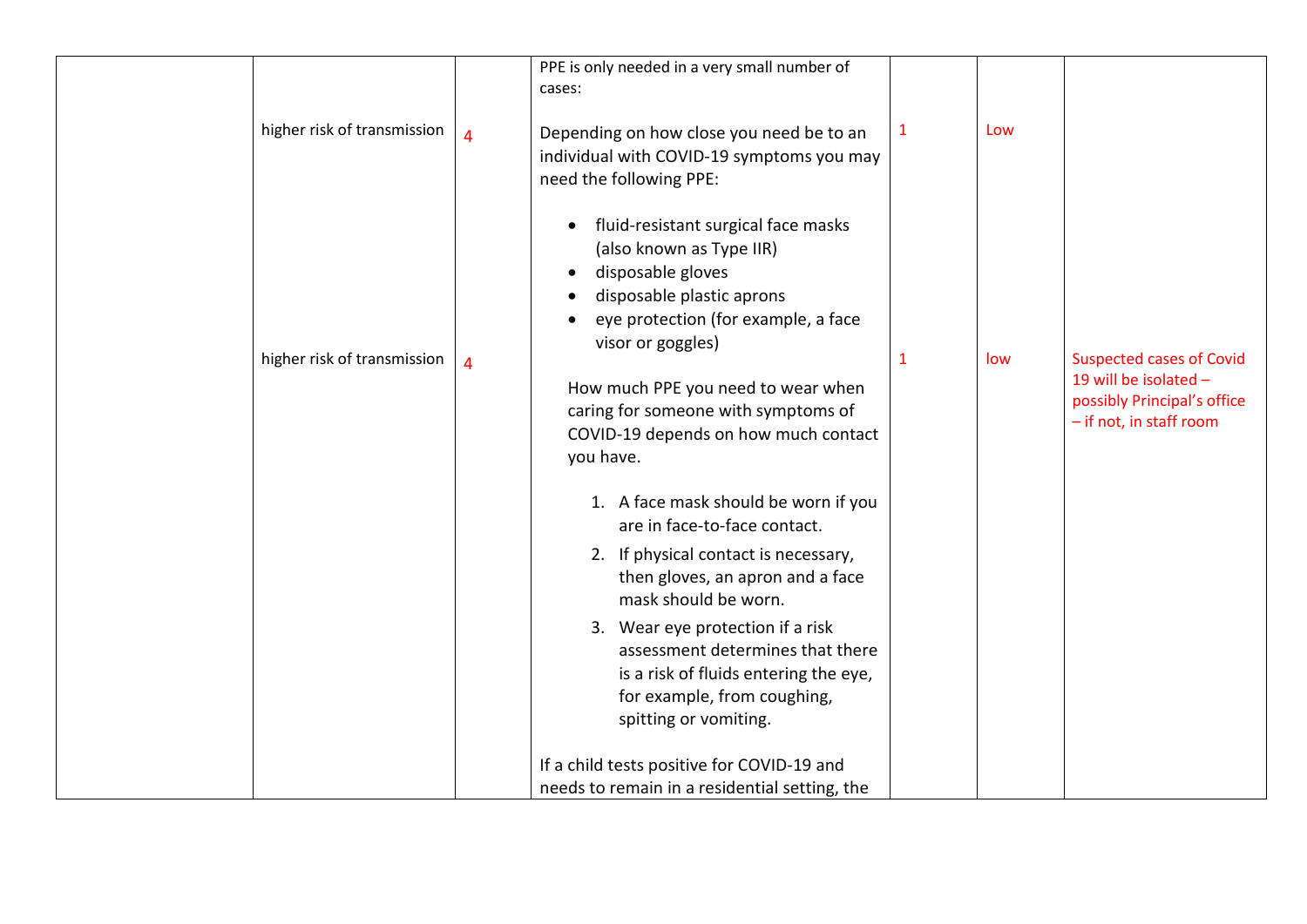|                                          |                                              |              | same type and level of PPE as above should                                                                                                                                                                                                    |         |  |
|------------------------------------------|----------------------------------------------|--------------|-----------------------------------------------------------------------------------------------------------------------------------------------------------------------------------------------------------------------------------------------|---------|--|
|                                          |                                              |              | be used.                                                                                                                                                                                                                                      |         |  |
|                                          |                                              |              | When PPE is used, it is essential that it is<br>used properly. This includes scrupulous hand<br>hygiene and following guidance on how to<br>put PPE on and take it off safely in order to<br>reduce self-contamination.<br>Face masks should: |         |  |
|                                          |                                              |              |                                                                                                                                                                                                                                               |         |  |
|                                          |                                              |              | cover both the nose and mouth                                                                                                                                                                                                                 |         |  |
|                                          |                                              |              | • not be allowed to dangle around<br>the neck                                                                                                                                                                                                 |         |  |
|                                          |                                              |              | not be touched once put on,<br>except when carefully removed<br>before disposal                                                                                                                                                               |         |  |
|                                          |                                              |              | be changed when they become<br>moist or damaged                                                                                                                                                                                               |         |  |
|                                          |                                              |              | be worn once and then discarded                                                                                                                                                                                                               |         |  |
|                                          |                                              |              | - hands should be cleaned after                                                                                                                                                                                                               |         |  |
|                                          |                                              |              | disposal                                                                                                                                                                                                                                      |         |  |
| 4. Transport                             |                                              |              |                                                                                                                                                                                                                                               |         |  |
| <b>Public and Dedicated</b><br>Transport | Staff, pupils, visitors, and<br>stakeholders | $\mathbf{0}$ | There is no longer a legal requirement to                                                                                                                                                                                                     | No risk |  |
|                                          |                                              |              | wear a face covering.<br>However, the government suggests that you                                                                                                                                                                            |         |  |
|                                          |                                              |              | continue to wear a face covering in crowded                                                                                                                                                                                                   |         |  |
| Potential exposure                       |                                              |              | and enclosed spaces where you may come                                                                                                                                                                                                        |         |  |
|                                          | higher likelihood of<br>transmission         |              | into contact with other people you do not                                                                                                                                                                                                     |         |  |
|                                          |                                              |              | normally meet.                                                                                                                                                                                                                                |         |  |
|                                          |                                              |              |                                                                                                                                                                                                                                               |         |  |
|                                          |                                              |              |                                                                                                                                                                                                                                               |         |  |
| 5. Staff and Pupils concerns             |                                              |              |                                                                                                                                                                                                                                               |         |  |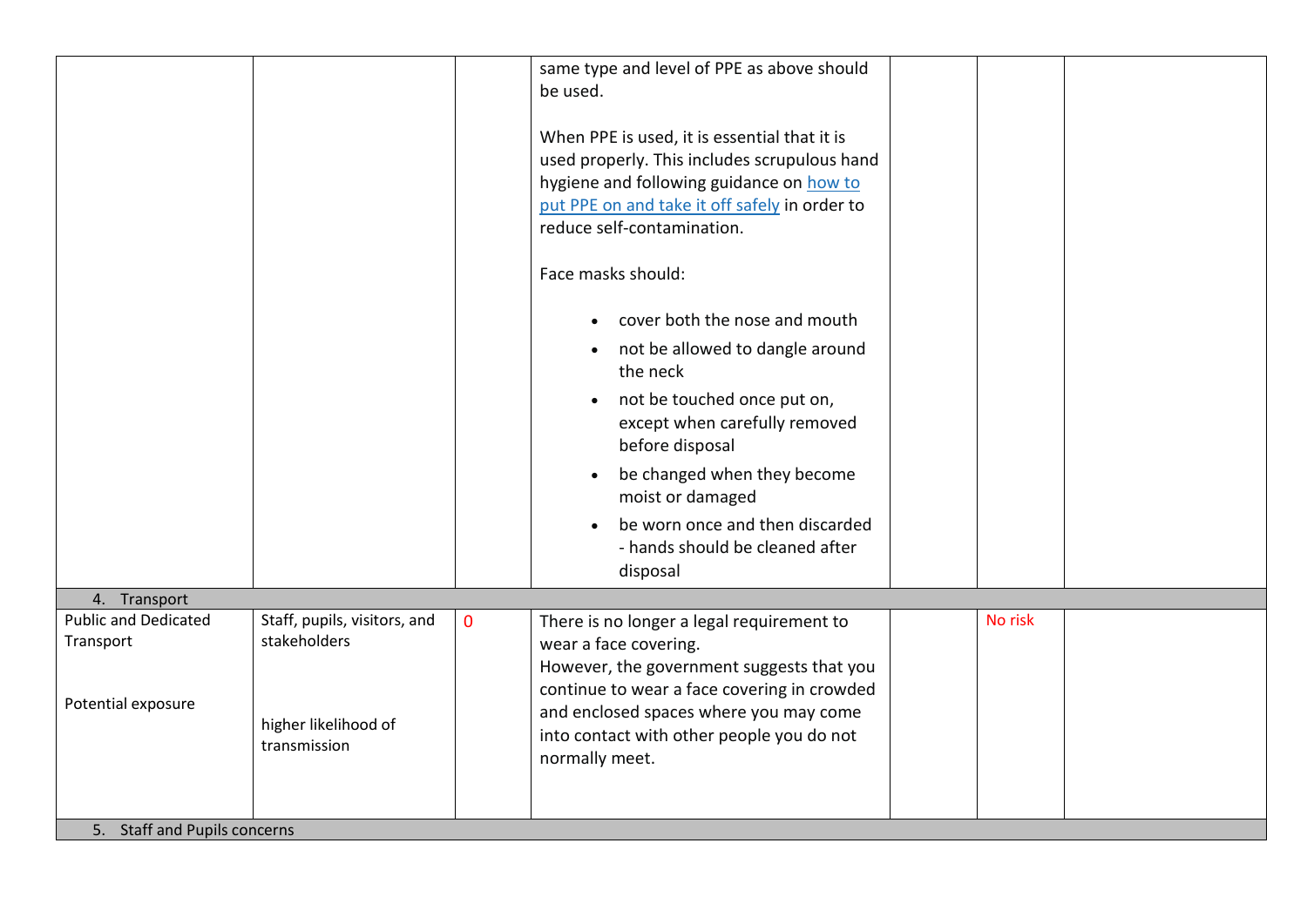| School Workforce | Staff, supply, volunteers<br>and contractors | 4 | Following expert clinical advice and the<br>successful rollout of the COVID-19 vaccine | $\mathbf{1}$ | low | Principal to regularly hold<br>appointments with |
|------------------|----------------------------------------------|---|----------------------------------------------------------------------------------------|--------------|-----|--------------------------------------------------|
|                  |                                              |   | programme, people previously considered to                                             |              |     | previously CEV staff                             |
|                  |                                              |   | be particularly vulnerable, clinically                                                 |              |     |                                                  |
|                  |                                              |   | extremely vulnerable (CEV), and high or                                                |              |     |                                                  |
|                  |                                              |   | higher-risk are not being advised to shield                                            |              |     |                                                  |
|                  |                                              |   | again.                                                                                 |              |     |                                                  |
|                  |                                              |   | If staff were previously identified as being in                                        |              |     |                                                  |
|                  |                                              |   | one of these groups, they are advised to                                               |              |     |                                                  |
|                  |                                              |   | continue to follow the guidance contained in                                           |              |     |                                                  |
|                  |                                              |   | Covid-19: how to stay safe and help prevent the                                        |              |     |                                                  |
|                  |                                              |   | spread                                                                                 |              |     |                                                  |
|                  |                                              |   | Staff with a weakened immune system                                                    |              |     |                                                  |
|                  |                                              |   | should follow DHSC and UKHSA advice for                                                |              |     |                                                  |
|                  |                                              |   | people whose immune system means they                                                  |              |     |                                                  |
|                  |                                              |   | are at higher risk from Covid-19. Covid-19:                                            |              |     |                                                  |
|                  |                                              |   | guidance for people whose immune system                                                |              |     |                                                  |
|                  |                                              |   | means they are at higher risk                                                          |              |     |                                                  |
|                  |                                              |   | In some circumstances, staff may have                                                  |              |     |                                                  |
|                  |                                              |   | received personal advice from their                                                    |              |     |                                                  |
|                  |                                              |   | specialist or clinician on additional                                                  |              |     |                                                  |
|                  |                                              |   | precautions to take and they should                                                    |              |     |                                                  |
|                  |                                              |   | continue to follow that advice.                                                        |              |     |                                                  |
|                  |                                              |   | Whilst individual risk assessments are not                                             |              |     |                                                  |
|                  |                                              |   | required, employers are expected to discuss                                            |              |     |                                                  |
|                  |                                              |   | any concerns that people previously                                                    |              |     |                                                  |
|                  |                                              |   | considered CEV may have.                                                               |              |     |                                                  |
|                  |                                              |   | Covid-19: advice for pregnant employees                                                |              |     |                                                  |
|                  |                                              |   | There is no longer a legal requirement to                                              |              |     |                                                  |
|                  |                                              |   | wear a face covering.                                                                  |              |     |                                                  |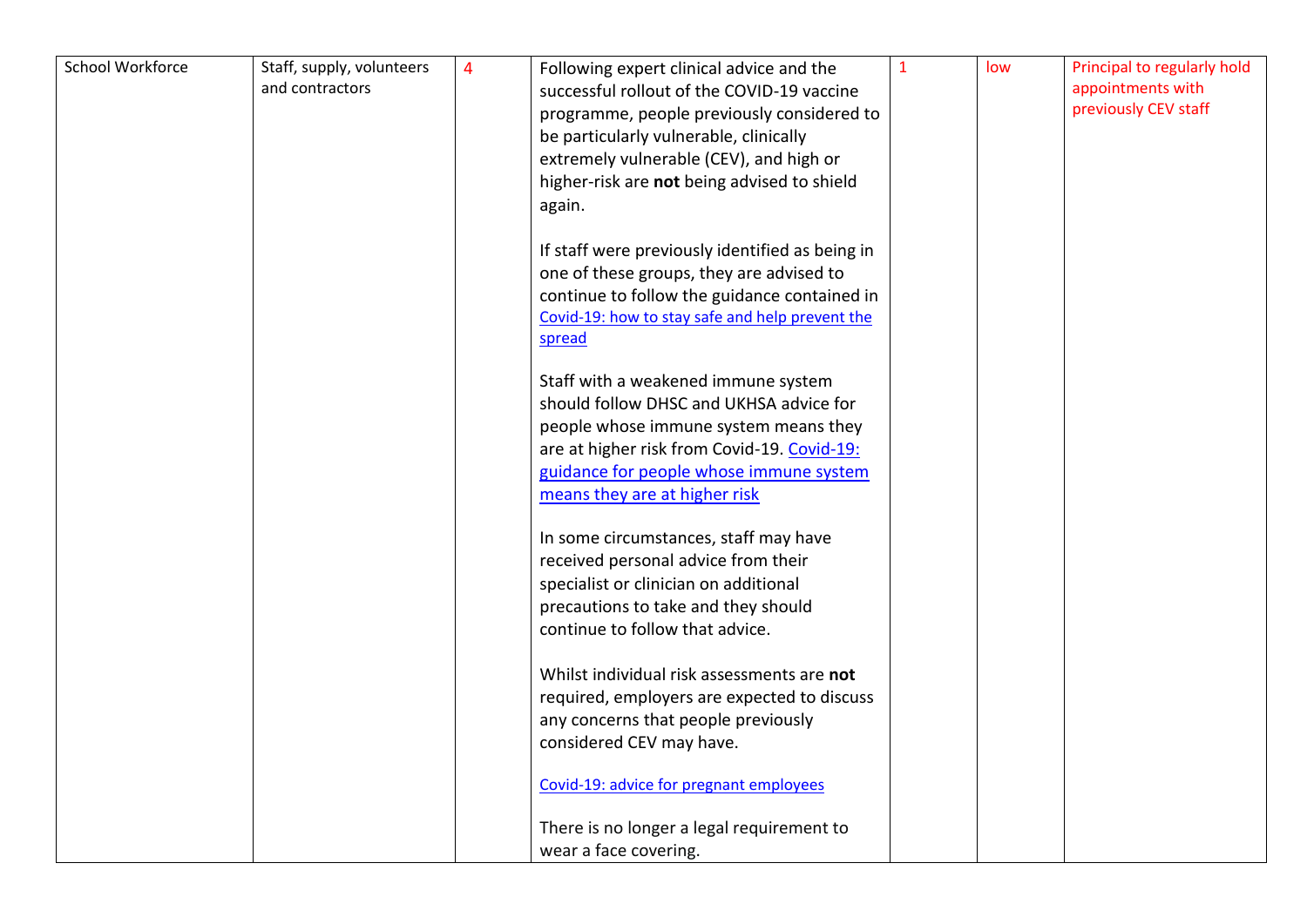|  | The government suggests that you continue                                            |  |  |
|--|--------------------------------------------------------------------------------------|--|--|
|  |                                                                                      |  |  |
|  | to wear a face covering in crowded and                                               |  |  |
|  | enclosed spaces where you may come into                                              |  |  |
|  | contact with other people you do not                                                 |  |  |
|  | normally meet.                                                                       |  |  |
|  | The government is no longer asking people                                            |  |  |
|  | to work from home if they can.                                                       |  |  |
|  | People considered to be clinically extremely                                         |  |  |
|  | vulnerable, including women who are                                                  |  |  |
|  | pregnant with significant congenital or                                              |  |  |
|  | acquired heart disease, are not advised to                                           |  |  |
|  | shield.                                                                              |  |  |
|  | Vaccination is the best way to protect                                               |  |  |
|  | against the known risks of COVID-19 in                                               |  |  |
|  | pregnancy for both women and babies. The                                             |  |  |
|  | vaccine is considered to be safe and effective                                       |  |  |
|  | at any stage of pregnancy.                                                           |  |  |
|  |                                                                                      |  |  |
|  | Less than 26 weeks pregnant:                                                         |  |  |
|  | All employers must undertake a workplace                                             |  |  |
|  | risk assessment for their pregnant                                                   |  |  |
|  | employees. These should be reviewed                                                  |  |  |
|  | regularly.                                                                           |  |  |
|  | Where a significant health and safety risk is                                        |  |  |
|  | identified for pregnant workers, employers                                           |  |  |
|  | should adjust the working conditions or                                              |  |  |
|  | hours to remove the risk, where reasonably                                           |  |  |
|  |                                                                                      |  |  |
|  | practicable to do so, or offer alternative<br>work on the same terms and conditions. |  |  |
|  |                                                                                      |  |  |
|  | 26 weeks pregnant and beyond                                                         |  |  |
|  | All employers must undertake a workplace                                             |  |  |
|  | risk assessment for their pregnant                                                   |  |  |
|  | employees. These should be reviewed                                                  |  |  |
|  |                                                                                      |  |  |
|  | regularly.                                                                           |  |  |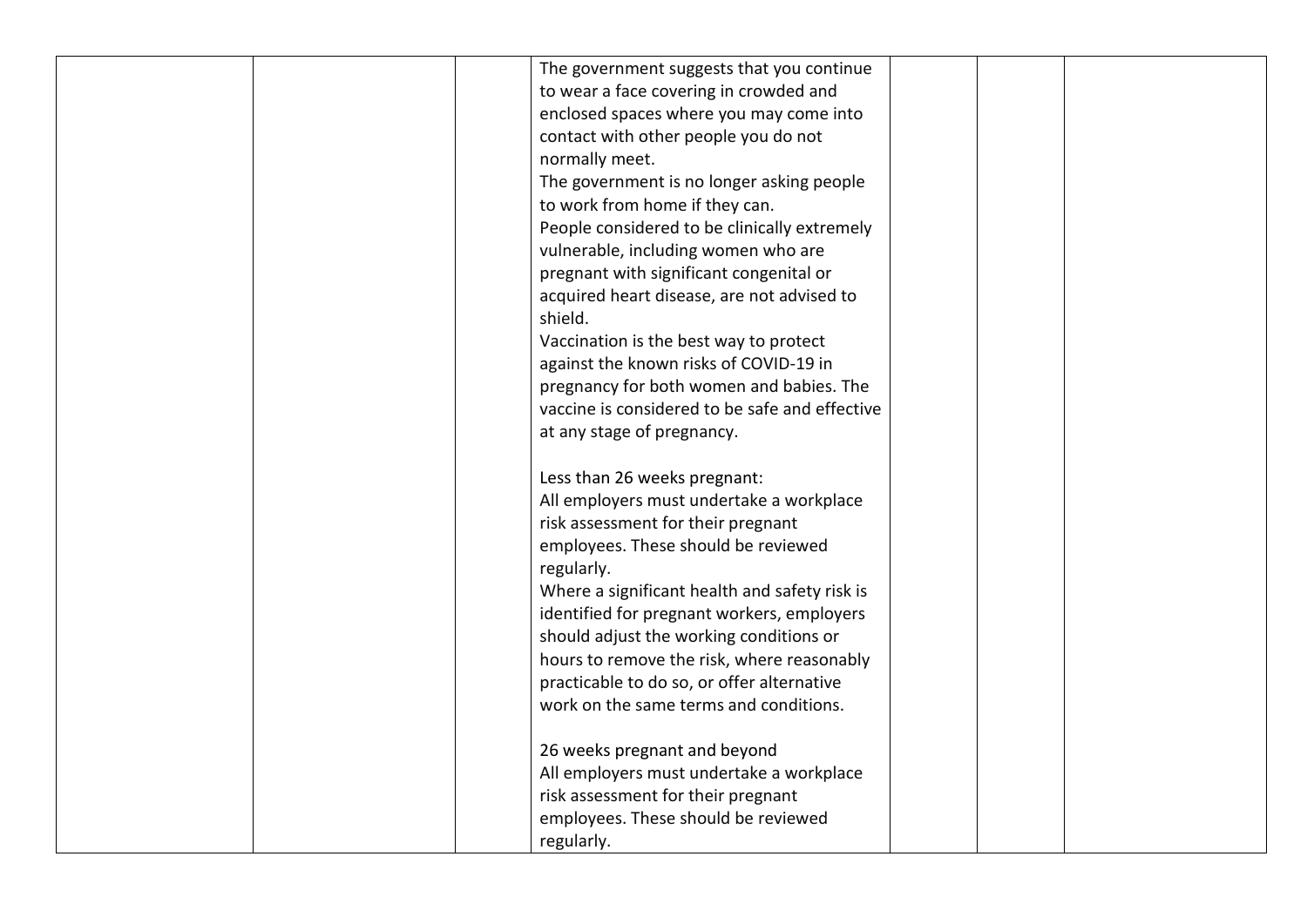|                     |                                              |   | Employers should make sure the controls<br>identified by a risk assessment for example<br>adequate ventilation, good hygiene and                                                                                                                                                                                                                                                                                                                                                                                                                                                                                                                                                                                                 |              |     |                                                                                 |
|---------------------|----------------------------------------------|---|----------------------------------------------------------------------------------------------------------------------------------------------------------------------------------------------------------------------------------------------------------------------------------------------------------------------------------------------------------------------------------------------------------------------------------------------------------------------------------------------------------------------------------------------------------------------------------------------------------------------------------------------------------------------------------------------------------------------------------|--------------|-----|---------------------------------------------------------------------------------|
|                     |                                              |   | cleaning, are applied strictly.<br>Where a significant health and safety risk is<br>identified for pregnant workers, employers<br>should adjust the working conditions or<br>hours to remove the risk, where reasonably<br>practicable to do so, or offer alternative<br>work on the same terms and conditions.<br>Given the clinical data that suggest that risk<br>of complications from COVID-19 increase<br>from around 26 weeks' gestation, further<br>considerations should be made from this<br>stage. However, general advice on reducing<br>risk of COVID-19 infection applies at all<br>gestations.<br>Pregnant workers who continue to come<br>into work should also consider taking lateral<br>flow tests regularly. |              |     |                                                                                 |
| Vaccinations        | Staff, pupils, visitors, and<br>stakeholders | 4 | We recommend all school staff and eligible<br>pupils take up the offer of a vaccine.                                                                                                                                                                                                                                                                                                                                                                                                                                                                                                                                                                                                                                             | $\mathbf{1}$ | low | All staff vaccinated, make<br>sure to review this if new<br>staff are appointed |
| Lack of vaccination | Increased risk of severe<br>covid            |   | Vaccines remain our best weapon against<br>this virus. By getting vaccinated, children and<br>young people can increase their protection<br>against COVID-19.                                                                                                                                                                                                                                                                                                                                                                                                                                                                                                                                                                    |              |     |                                                                                 |
|                     |                                              |   | Being vaccinated minimises the need for<br>children and young people to have time-off<br>school and college and helps them to<br>continue to carry out their hobbies, attend<br>social events and live their lives to the full. It                                                                                                                                                                                                                                                                                                                                                                                                                                                                                               |              |     |                                                                                 |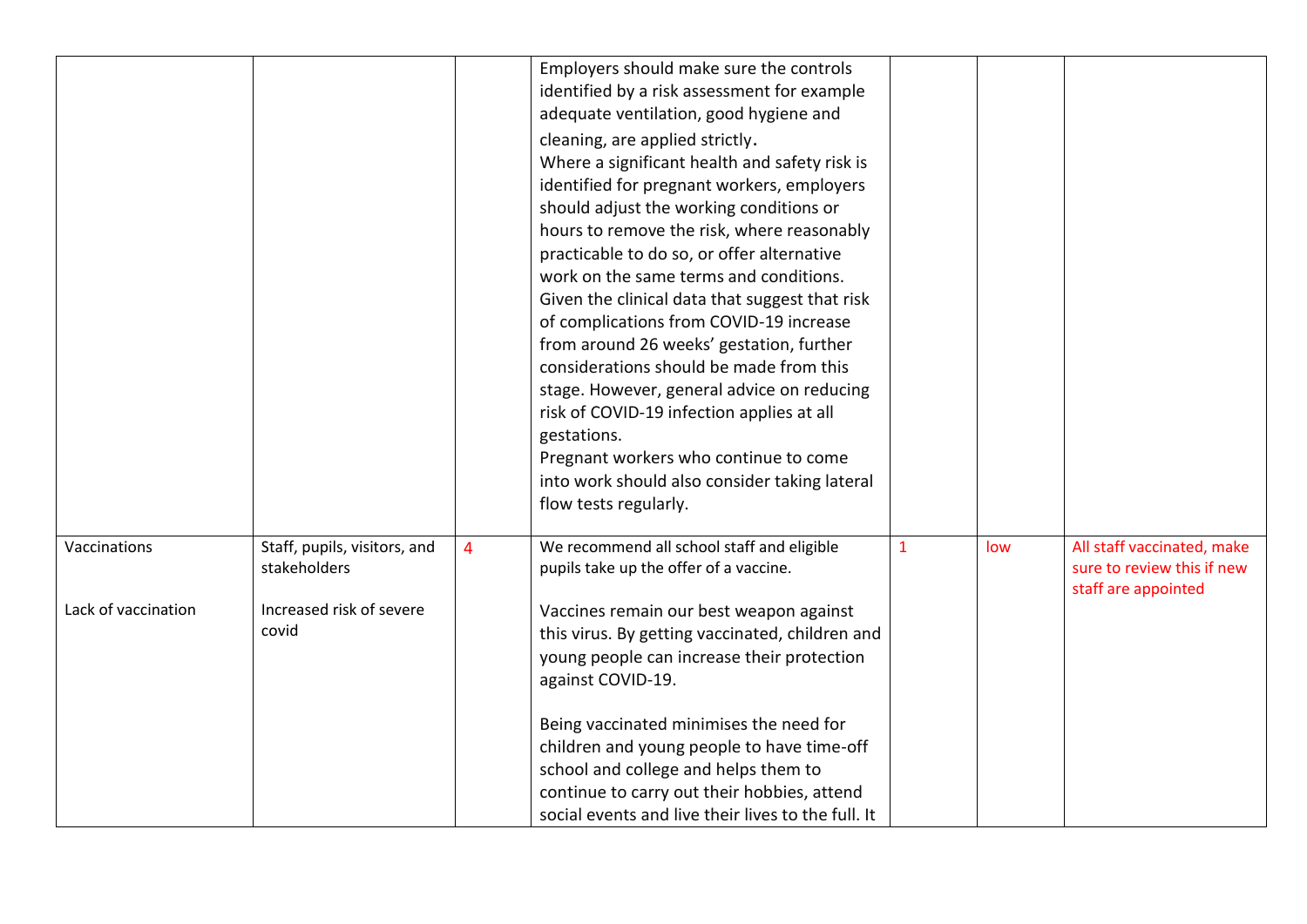|                                                     |                                              |                | therefore supports their emotional wellbeing<br>and happiness.                                       |              |     |                                   |
|-----------------------------------------------------|----------------------------------------------|----------------|------------------------------------------------------------------------------------------------------|--------------|-----|-----------------------------------|
|                                                     |                                              |                |                                                                                                      |              |     |                                   |
|                                                     |                                              |                | While most children infected usually have                                                            |              |     |                                   |
|                                                     |                                              |                | mild symptoms from COVID-19 some may go                                                              |              |     |                                   |
|                                                     |                                              |                | on to develop more serious symptoms.                                                                 |              |     |                                   |
|                                                     |                                              |                | Doctors are still learning about these long-                                                         |              |     |                                   |
|                                                     |                                              |                | term effects but we know that vaccination                                                            |              |     |                                   |
| Those formerly                                      | Staff, pupils, visitors, and<br>stakeholders | $\overline{4}$ | helps to protect against these risks                                                                 | $\mathbf{1}$ | low |                                   |
| considered to be clinically<br>extremely vulnerable |                                              |                | Following expert clinical advice and the                                                             |              |     |                                   |
|                                                     |                                              |                | successful rollout of the COVID-19 vaccine                                                           |              |     |                                   |
| Adults                                              |                                              |                | programme, people previously considered to be                                                        |              |     |                                   |
|                                                     |                                              |                | particularly vulnerable, clinically extremely                                                        |              |     |                                   |
|                                                     |                                              |                | vulnerable (CEV), and high or higher-risk are not                                                    |              |     |                                   |
|                                                     |                                              |                | being advised to shield again.                                                                       |              |     |                                   |
| Pupils                                              |                                              |                | Children and young people who were previously                                                        |              |     |                                   |
|                                                     |                                              |                | identified as being in one of these groups, are                                                      |              |     |                                   |
|                                                     |                                              |                | advised to continue to follow the guidance                                                           |              |     |                                   |
|                                                     |                                              |                | contained in Coronavirus: how to stay safe and                                                       |              |     |                                   |
|                                                     |                                              |                | help prevent the spread. Children and young                                                          |              |     |                                   |
|                                                     |                                              |                | people over the age of 12 with a weakened<br>immune system should follow DHSC and UKHSA              |              |     |                                   |
|                                                     |                                              |                | advice for people whose immune system means                                                          |              |     |                                   |
|                                                     |                                              |                | they are at higher risk from Covid-19.                                                               |              |     |                                   |
|                                                     |                                              |                |                                                                                                      |              |     |                                   |
|                                                     |                                              |                | In some circumstances, a child or young person                                                       |              |     |                                   |
|                                                     |                                              |                | may have received personal advice from their                                                         |              |     |                                   |
|                                                     |                                              |                | specialist or clinician on additional precautions<br>to take and they should continue to follow that |              |     |                                   |
|                                                     |                                              |                | advice.                                                                                              |              |     |                                   |
| Staff wellbeing and                                 | Staff                                        | $\overline{3}$ | Staff to discuss their concerns with line                                                            | 1            | low | Staff to speak with               |
| support                                             |                                              |                | managers or HR.                                                                                      |              |     | Principal as and when<br>required |
| Anxiety, stress, low mood                           | Personal concerns                            |                |                                                                                                      |              |     |                                   |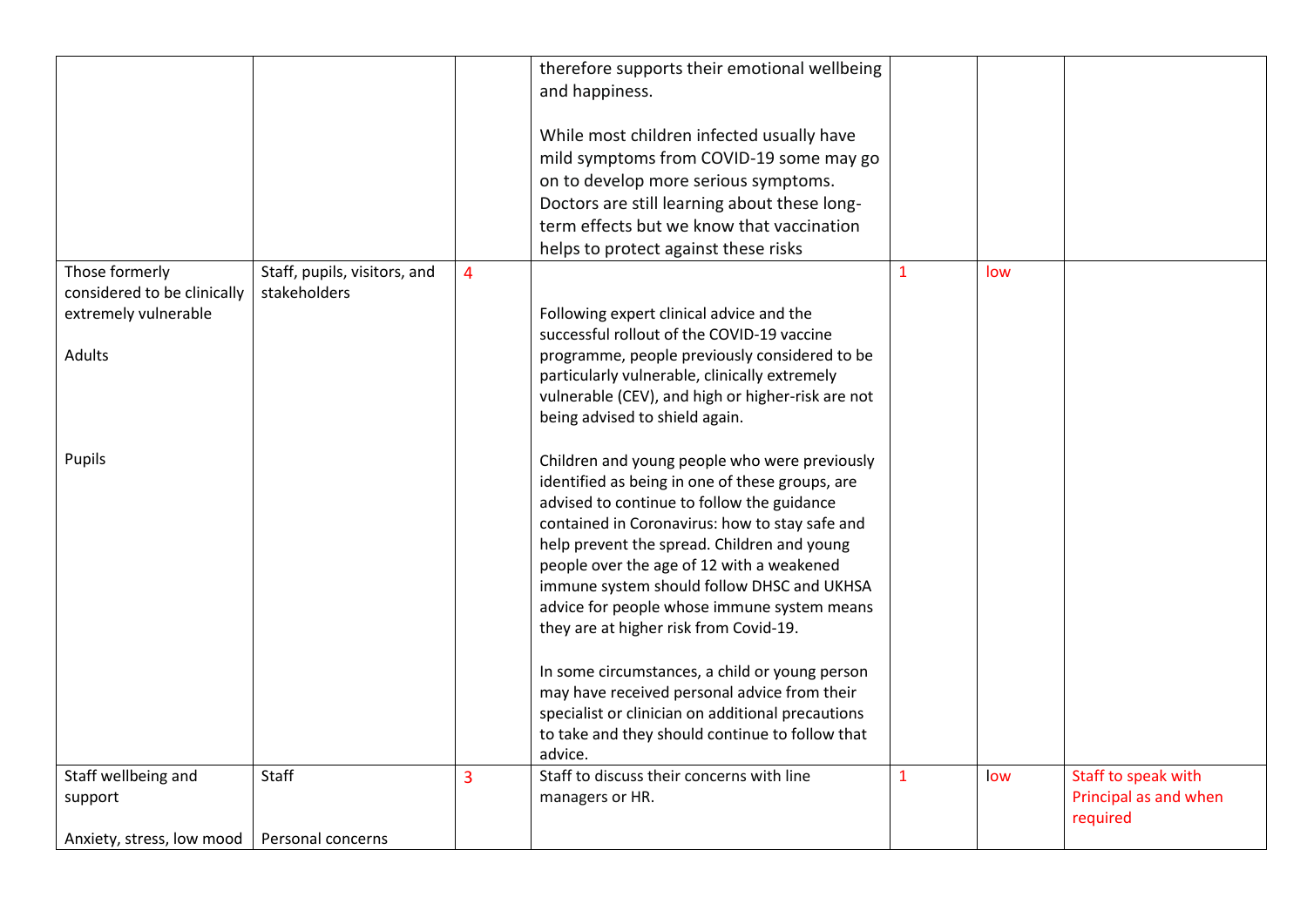|                                                             |                             |   | Staff wellbeing information is available via the<br>schools absence insurance.                                                                                                                                                                                                                                                                                                                                                                                                                                                                                                                                                                                                                                                                                                                                                                                                                      |                |     |  |
|-------------------------------------------------------------|-----------------------------|---|-----------------------------------------------------------------------------------------------------------------------------------------------------------------------------------------------------------------------------------------------------------------------------------------------------------------------------------------------------------------------------------------------------------------------------------------------------------------------------------------------------------------------------------------------------------------------------------------------------------------------------------------------------------------------------------------------------------------------------------------------------------------------------------------------------------------------------------------------------------------------------------------------------|----------------|-----|--|
| Pupil wellbeing and<br>support<br>Anxiety, stress, low mood | Pupils<br>Personal concerns | 3 | Some pupils may be experiencing a variety of<br>emotions in response to the COVID-19<br>pandemic, such as anxiety, stress or low<br>mood.<br>Promoting and supporting mental health and<br>wellbeing in schools                                                                                                                                                                                                                                                                                                                                                                                                                                                                                                                                                                                                                                                                                     | $\overline{2}$ | low |  |
| Vulnerable Pupils                                           | Pupils                      | 4 | Where pupils who are self-isolating are<br>within our definition of vulnerable, it is very<br>important that you put systems in place to<br>keep in contact with them, particularly if<br>they have a social worker.<br>Some children may be vulnerable who are<br>not officially in statutory systems and<br>schools should seek to support any children<br>who they believe may have challenging<br>circumstances at home.<br>When a vulnerable pupil is self-isolating, you<br>should:<br>• notify their social worker (if they have one)<br>and, for looked-after children, the local<br>authority virtual school head<br>• agree with the social worker the best way<br>to maintain contact and offer support<br>You should have procedures in place to:<br>• check if a vulnerable pupil is able to access<br>remote education support<br>• support them to access it (as far as<br>possible) | $\mathbf{1}$   | low |  |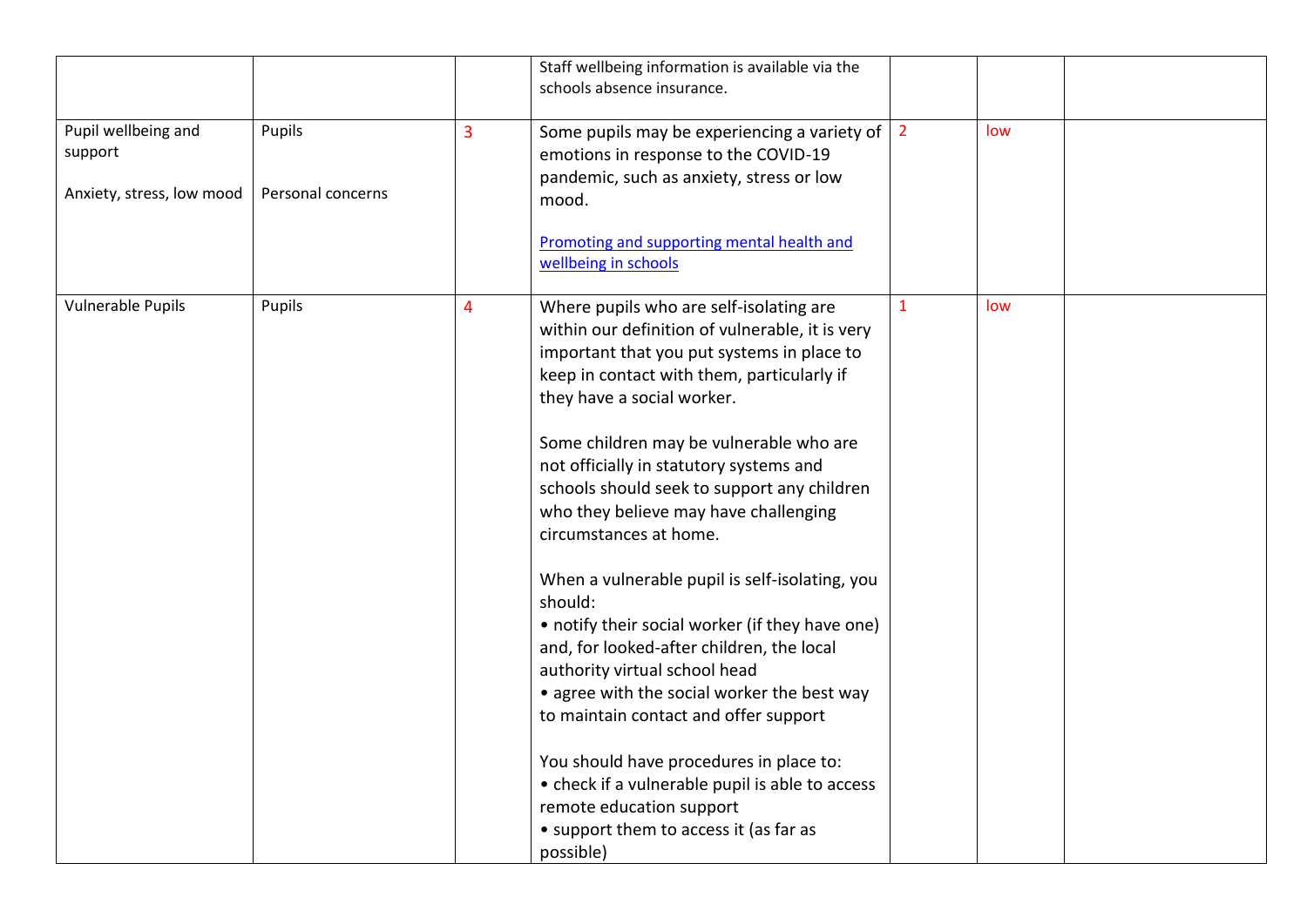|                                  |        |   | • regularly check if they are accessing<br>remote education<br>• keep in contact with them to check their<br>wellbeing and refer onto other services if<br>additional support is needed.                                                                                                                                                                                                                                                                                                                                                                                                                                                                                                                                                                                                                                      |              |     |  |
|----------------------------------|--------|---|-------------------------------------------------------------------------------------------------------------------------------------------------------------------------------------------------------------------------------------------------------------------------------------------------------------------------------------------------------------------------------------------------------------------------------------------------------------------------------------------------------------------------------------------------------------------------------------------------------------------------------------------------------------------------------------------------------------------------------------------------------------------------------------------------------------------------------|--------------|-----|--|
|                                  |        |   |                                                                                                                                                                                                                                                                                                                                                                                                                                                                                                                                                                                                                                                                                                                                                                                                                               |              |     |  |
| 6. Attendance & Remote Education |        |   |                                                                                                                                                                                                                                                                                                                                                                                                                                                                                                                                                                                                                                                                                                                                                                                                                               |              |     |  |
| Attendance                       | Pupils | 3 | In most cases, parents and carers will agree<br>that a pupil with the key symptoms of<br>COVID-19 should not attend the school,<br>given the potential risk to others.<br>If a parent or carer insists on a pupil<br>attending your school where they have a<br>confirmed or suspected case of COVID-19,<br>you can take the decision to refuse the pupil<br>if, in your 12 reasonable judgement, it is<br>necessary to protect other pupils and staff<br>from possible infection with COVID-19.<br>School attendance is mandatory for all pupils<br>of compulsory school age, and it is a priority<br>to ensure that as many children as possible<br>regularly attend schools.<br>Where a child is self-isolating (awaiting a test<br>result) or in quarantine because of COVID19,<br>they should be recorded as code X (not | $\mathbf{1}$ | low |  |
|                                  |        |   | attending in circumstances related to                                                                                                                                                                                                                                                                                                                                                                                                                                                                                                                                                                                                                                                                                                                                                                                         |              |     |  |
|                                  |        |   | coronavirus). Where they are unable to<br>attend because they have a confirmed case                                                                                                                                                                                                                                                                                                                                                                                                                                                                                                                                                                                                                                                                                                                                           |              |     |  |
|                                  |        |   | of COVID-19 they should be recorded as                                                                                                                                                                                                                                                                                                                                                                                                                                                                                                                                                                                                                                                                                                                                                                                        |              |     |  |
|                                  |        |   | code I (illness)                                                                                                                                                                                                                                                                                                                                                                                                                                                                                                                                                                                                                                                                                                                                                                                                              |              |     |  |
|                                  |        |   | Children and young people who are unwell                                                                                                                                                                                                                                                                                                                                                                                                                                                                                                                                                                                                                                                                                                                                                                                      |              |     |  |
|                                  |        |   | and have a high temperature should stay at                                                                                                                                                                                                                                                                                                                                                                                                                                                                                                                                                                                                                                                                                                                                                                                    |              |     |  |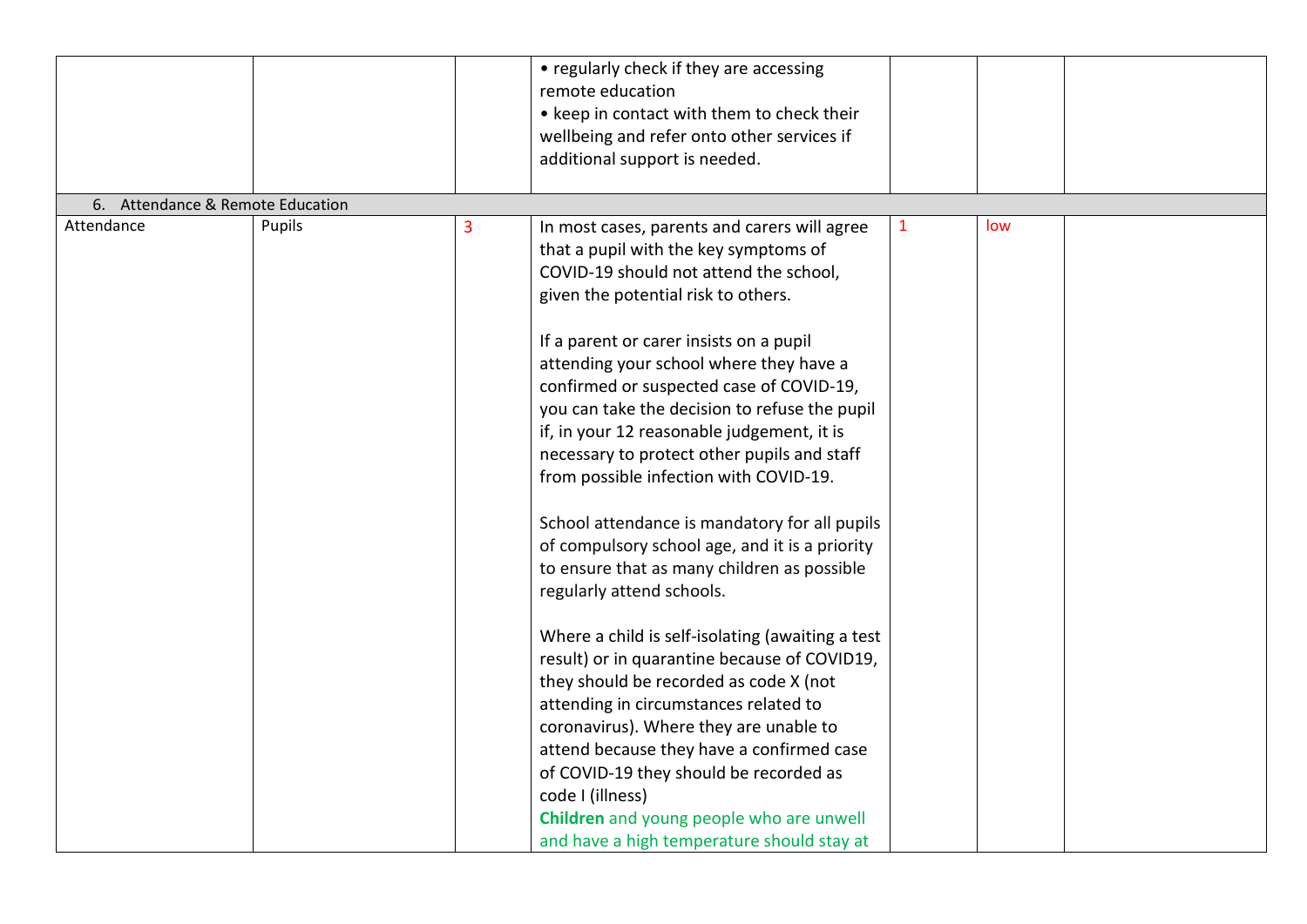|                                                                         |                                                      |   | home and avoid contact with other people.<br>They can go back to school, college or<br>childcare when they no longer have a high<br>temperature, and they are well enough to<br>attend.<br>For children and young people aged 18 and<br>under, the advice will be 3 days of self-<br>isolation                                                                                                                                                                                                                                                                                                                                                                                                                                                                                                                                                                                                                                                                                                          |              |     |                                                                                                          |
|-------------------------------------------------------------------------|------------------------------------------------------|---|---------------------------------------------------------------------------------------------------------------------------------------------------------------------------------------------------------------------------------------------------------------------------------------------------------------------------------------------------------------------------------------------------------------------------------------------------------------------------------------------------------------------------------------------------------------------------------------------------------------------------------------------------------------------------------------------------------------------------------------------------------------------------------------------------------------------------------------------------------------------------------------------------------------------------------------------------------------------------------------------------------|--------------|-----|----------------------------------------------------------------------------------------------------------|
| <b>Remote Education</b><br>Reduced quality and<br>quantity of education | Pupils<br>Reduced activity &<br>personal interaction | 3 | School attendance is mandatory for all pupils of<br>compulsory school age, and it is a priority to<br>ensure that as many children as possible<br>regularly attend schools.<br>Where appropriate, you should support those<br>who are self-isolating because they have tested<br>positive to work or learn from home if they are<br>well enough to do so.<br>For children and young people aged 18 and<br>under, the advice will be 3 days of self-<br>isolation<br>Schools subject to the remote education<br>temporary continuity direction are required to<br>provide remote education to pupils covered by<br>the direction where their attendance would be<br>contrary to government guidance or legislation<br>around COVID-19.<br>You should maintain your capacity to deliver<br>high-quality remote education across this<br>academic year, including for pupils who are<br>abroad, and facing challenges to return due<br>to COVID-19 travel restrictions, for the<br>period they are abroad. | $\mathbf{1}$ | low | Continue to send out<br>attendance letters out as<br>per policy pre-covid when<br>trigger points are hit |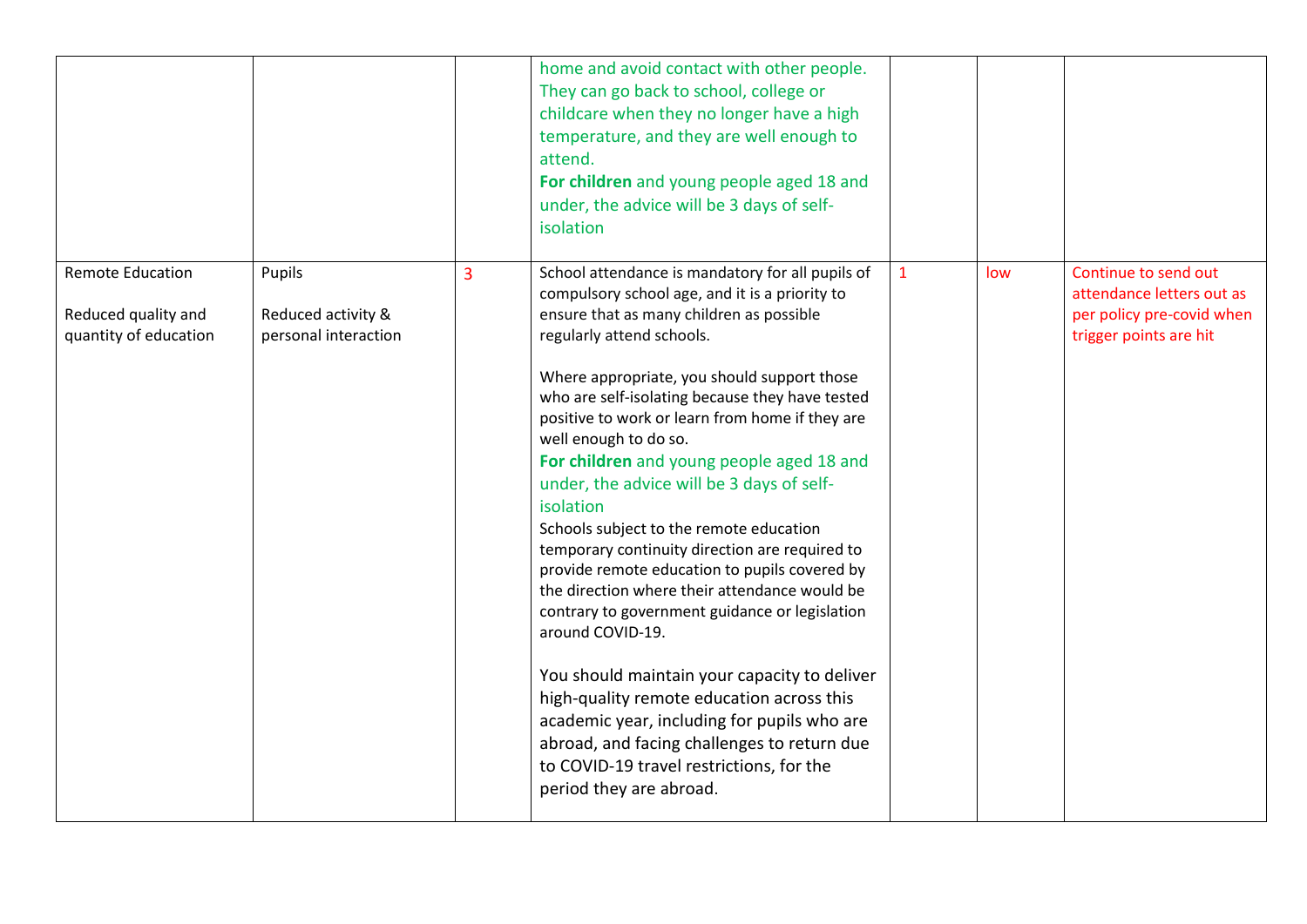|                           |                              |   | The remote education provided should be           |              |     |  |
|---------------------------|------------------------------|---|---------------------------------------------------|--------------|-----|--|
|                           |                              |   | equivalent in length to the core teaching         |              |     |  |
|                           |                              |   | pupils would receive in school.                   |              |     |  |
|                           |                              |   |                                                   |              |     |  |
|                           |                              |   | You should work collaboratively with families     |              |     |  |
|                           |                              |   | and put in place reasonable adjustments so        |              |     |  |
|                           |                              |   | that pupils with special educational needs        |              |     |  |
|                           |                              |   | and disabilities (SEND) can successfully          |              |     |  |
|                           |                              |   | access remote education                           |              |     |  |
|                           |                              |   |                                                   |              |     |  |
|                           |                              |   | <b>Get help with remote education</b>             |              |     |  |
|                           |                              |   |                                                   |              |     |  |
| 7. School Meals           |                              |   |                                                   |              |     |  |
| <b>School Meals</b>       | Staff, pupils, visitors, and | 3 | Schools should continue to provide free school    | 1            | low |  |
|                           | stakeholders                 |   | meal support to any pupils who are eligible for   |              |     |  |
|                           |                              |   | benefits-related free school meals and who are    |              |     |  |
| Lack of provision         | <b>Staff illness</b>         |   | learning at home during term time.                |              |     |  |
|                           |                              |   |                                                   |              |     |  |
|                           |                              |   |                                                   |              |     |  |
| 8. Educational Visits     |                              |   |                                                   |              |     |  |
| <b>Educational Visits</b> | Staff, pupils, visitors, and | 3 | Educational visits should be subject to risk      | $\mathbf{1}$ | low |  |
|                           | stakeholders                 |   | assessments as normal and reflect any public      |              |     |  |
|                           |                              |   | health advice or in-country advice of the         |              |     |  |
|                           |                              |   | international destination                         |              |     |  |
|                           |                              |   |                                                   |              |     |  |
|                           |                              |   | For international educational visits, you should  |              |     |  |
|                           |                              |   | refer to the Foreign, Commonwealth and            |              |     |  |
|                           |                              |   | Development Office travel advice and the          |              |     |  |
|                           |                              |   | guidance on international travel before booking   |              |     |  |
|                           |                              |   | and travelling to make sure that the school group |              |     |  |
|                           |                              |   | meet any entry and in country requirements        |              |     |  |
|                           |                              |   | especially in relation to vaccinations.           |              |     |  |
|                           |                              |   |                                                   |              |     |  |
|                           |                              |   | You are advised to ensure that all bookings have  |              |     |  |
|                           |                              |   | adequate financial protection in place. You       |              |     |  |
|                           |                              |   | should speak to either your visit provider,       |              |     |  |
|                           |                              |   | commercial insurance company, or the risk         |              |     |  |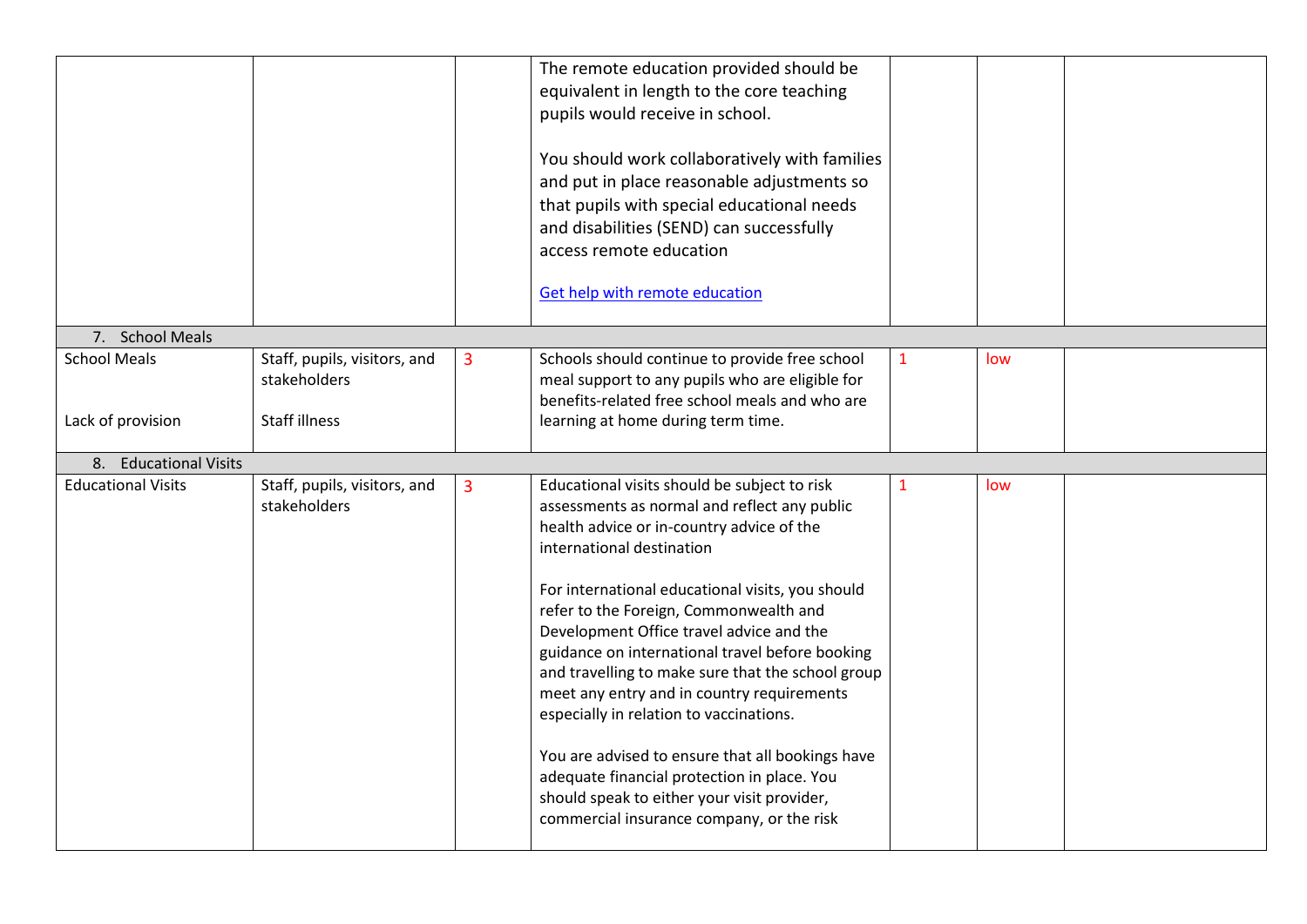|                                                                                  |                                                                                                         |   | protection arrangement (RPA) to assess the<br>protection available                                                                                                                                                                                                                                                                                                                                                                                                                                                                                                                                                                                                                                                                                                                                                                                                                                                                                                         |                |          |  |
|----------------------------------------------------------------------------------|---------------------------------------------------------------------------------------------------------|---|----------------------------------------------------------------------------------------------------------------------------------------------------------------------------------------------------------------------------------------------------------------------------------------------------------------------------------------------------------------------------------------------------------------------------------------------------------------------------------------------------------------------------------------------------------------------------------------------------------------------------------------------------------------------------------------------------------------------------------------------------------------------------------------------------------------------------------------------------------------------------------------------------------------------------------------------------------------------------|----------------|----------|--|
| 9. Wraparound Care and After School Clubs                                        |                                                                                                         |   |                                                                                                                                                                                                                                                                                                                                                                                                                                                                                                                                                                                                                                                                                                                                                                                                                                                                                                                                                                            |                |          |  |
| Wraparound Care and<br>After School Clubs<br>Lack of control measures            | Staff, pupils, visitors, and<br>stakeholders<br>Control measures not<br>followed or not<br>communicated | 4 | Schools will complete risk assessments for<br>each activity/club taking place.<br>These must include the schools control<br>measures.<br>Covid-19: actions for out-of-school settings                                                                                                                                                                                                                                                                                                                                                                                                                                                                                                                                                                                                                                                                                                                                                                                      | 1              | low      |  |
|                                                                                  | 10. Managing possible/confirmed Covid19 cases & Testing                                                 |   |                                                                                                                                                                                                                                                                                                                                                                                                                                                                                                                                                                                                                                                                                                                                                                                                                                                                                                                                                                            |                |          |  |
| Managing cases of<br>expected/confirmed<br>cases of covid19<br>Contracting covid | Staff, pupils, visitors, and<br>stakeholders<br>Higher risk of transmission                             | 4 | From 01 April 2022, the guidance is:<br>Adults with the symptoms of a respiratory<br>infection, and who have a high temperature<br>or feel unwell, should try to stay at home<br>and avoid contact with other people until<br>they feel well enough to resume normal<br>activities and they no longer have a high<br>temperature<br>Children and young people who are unwell<br>and have a high temperature should stay at<br>home and avoid contact with other people.<br>They can go back to school, college or<br>childcare when they no longer have a high<br>temperature, and they are well enough to<br>attend<br>Adults with a positive COVID-19 test result<br>should try to stay at home and avoid contact<br>with other people for 5 days, which is when<br>they are most infectious.<br>For children and young people aged 18 and<br>under, the advice will be 3 days<br>Regular asymptomatic testing is no longer<br>recommended in any education or childcare | $\overline{2}$ | moderate |  |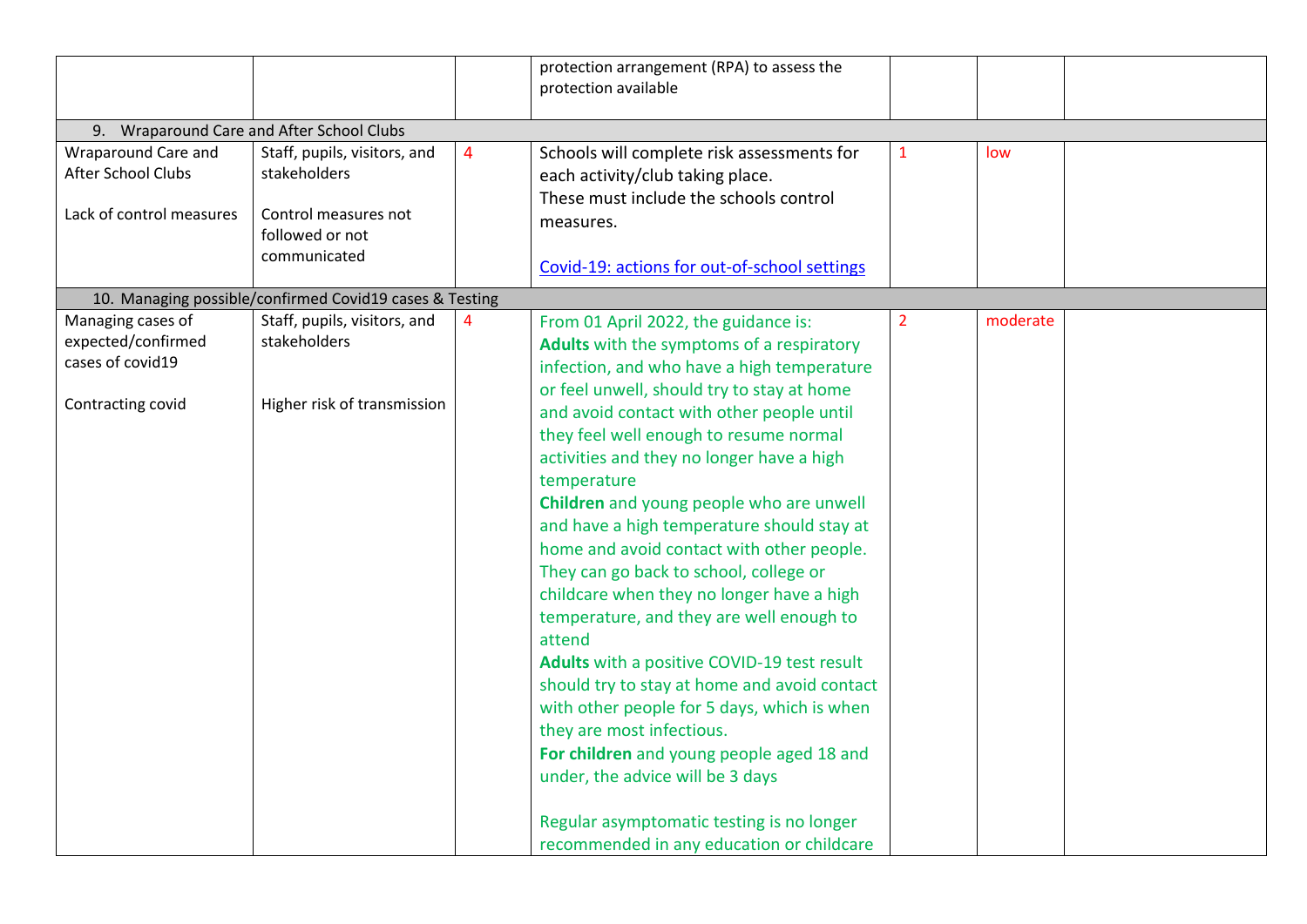|  | setting, including in SEND, alternative         |  |
|--|-------------------------------------------------|--|
|  | provision and children's social care settings.  |  |
|  | Therefore, settings will no longer be able to   |  |
|  | order test kits.                                |  |
|  | UKHSA will issue further communications in      |  |
|  | due course about how to manage any excess       |  |
|  | stock of test kits from Friday 1 April. Please  |  |
|  | do not hand out any test kits to staff, pupils, |  |
|  | or students unless advised by your local        |  |
|  | health protection team, local authority or      |  |
|  | director of public health. Expired stock is     |  |
|  | classified as municipal waste and may be        |  |
|  | disposed of with other waste.                   |  |
|  |                                                 |  |
|  | From the 24 February, you are no longer         |  |
|  | legally required to self-isolate if you have    |  |
|  | any of the main symptoms or test positive       |  |
|  | for covid-19.                                   |  |
|  |                                                 |  |
|  | However, if you have any of the main            |  |
|  | symptoms of COVID-19 or a positive test         |  |
|  | result, the public health advice is to stay at  |  |
|  | home and avoid contact with other people.       |  |
|  |                                                 |  |
|  | The main symptoms of COVID-19 are a             |  |
|  | recent onset of any of the following:           |  |
|  | <b>.</b> a new continuous cough                 |  |
|  | · a high temperature                            |  |
|  | • a loss of, or change in, your                 |  |
|  | normal sense of taste or smell                  |  |
|  | (anosmia)                                       |  |
|  |                                                 |  |
|  | If you have any of these symptoms               |  |
|  | you should order a PCR test. You are advised    |  |
|  | to stay at home and avoid contact with other    |  |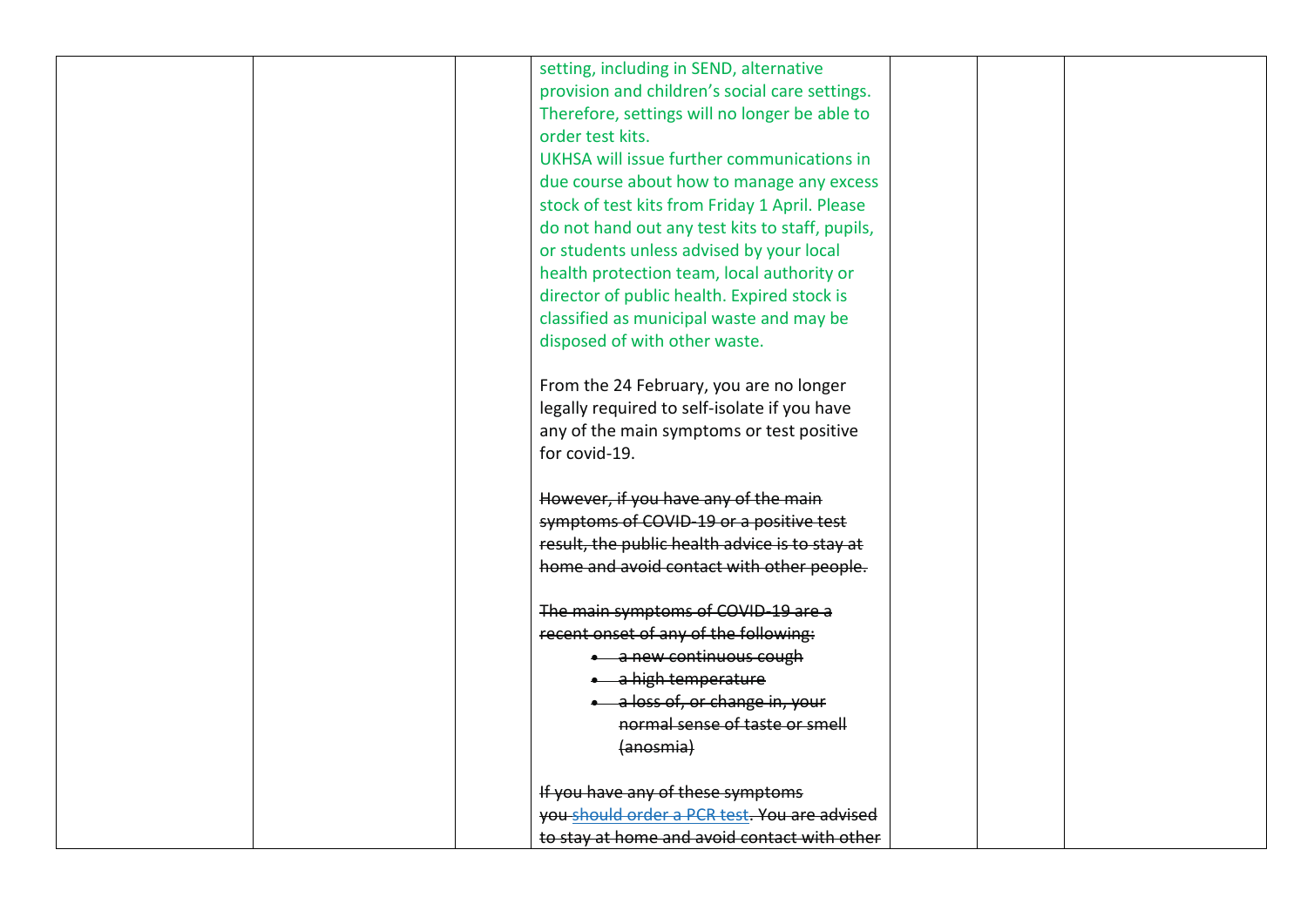| people while you are waiting for the test       |
|-------------------------------------------------|
| result.                                         |
|                                                 |
| You may choose to take an LFD test from 5       |
| days after your symptoms started (or the        |
| day your test was taken if you did not have     |
| symptoms) followed by another LFD test the      |
| next day. If both these test results are        |
| negative, and you do not have a high            |
| temperature, the risk that you are still        |
| infectious is much lower and you can safely     |
| return to your normal routine.                  |
|                                                 |
| It is still possible to catch and spread COVID- |
| 19, even if you are fully vaccinated.           |
|                                                 |
| The most effective way to avoid passing on      |
| COVID-19 infection is to stay at home and       |
| avoid contact with other people.                |
|                                                 |
| If you have COVID-19 and you need to leave      |
|                                                 |
| your home while you are still infectious;       |
| Wear a face covering                            |
| Avoid close contact                             |
| Avoid crowded places                            |
| Be especially careful with your hand and        |
| respiratory hygiene                             |
|                                                 |
| COVID-19 can make anyone seriously unwell       |
| but for some people the risk is higher.         |
|                                                 |
| People who are known to be at higher risk       |
| from COVID-19 include:                          |
| older people<br>$\bullet$                       |
| those who are pregnant<br>$\bullet$             |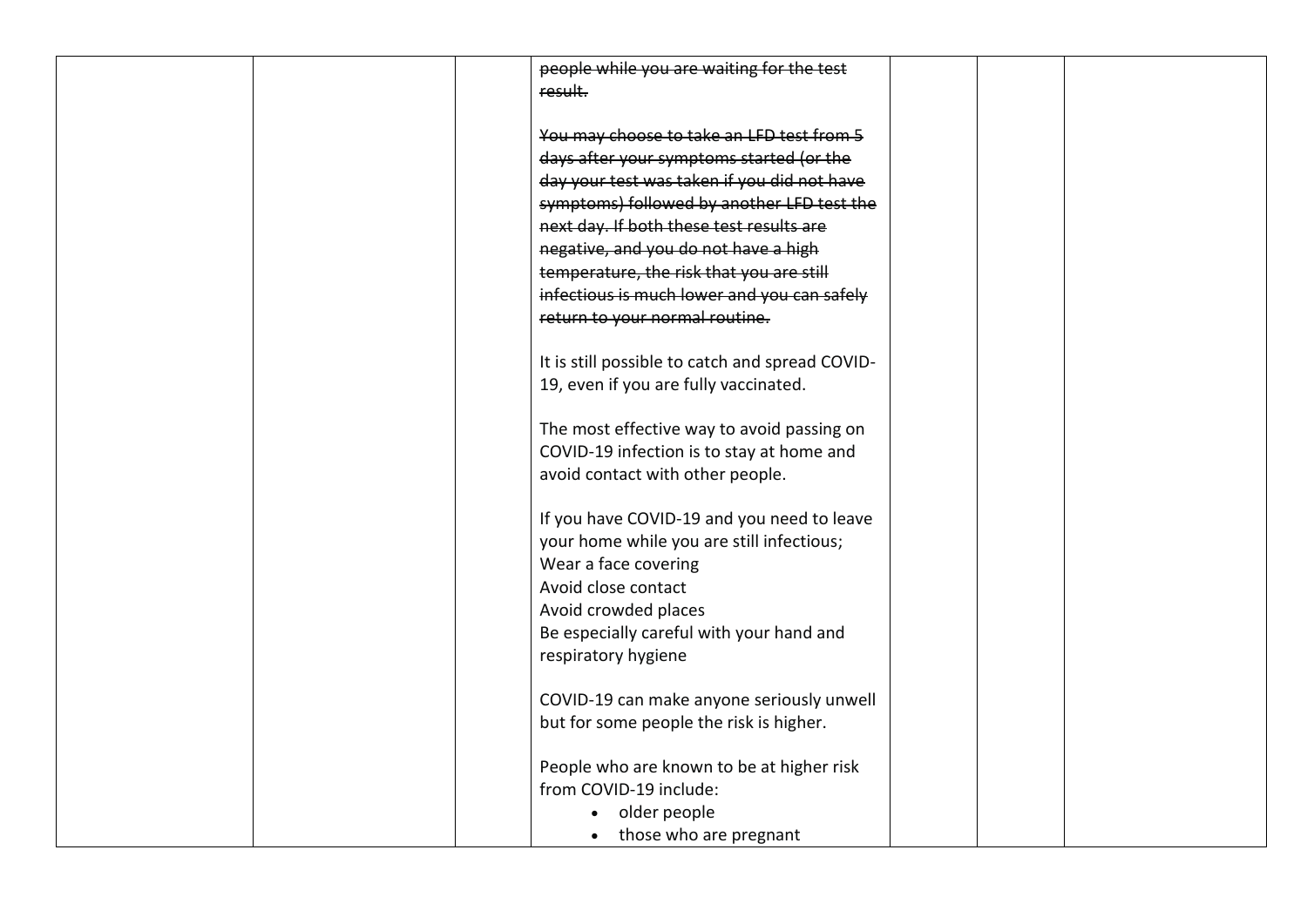|                             |                              |                | those who are unvaccinated                       |                |     |  |
|-----------------------------|------------------------------|----------------|--------------------------------------------------|----------------|-----|--|
|                             |                              |                | people of any age who have                       |                |     |  |
|                             |                              |                | a severely weakened immune                       |                |     |  |
|                             |                              |                | system                                           |                |     |  |
|                             |                              |                | people of any age with certain                   |                |     |  |
|                             |                              |                | long-term conditions                             |                |     |  |
|                             |                              |                |                                                  |                |     |  |
|                             |                              |                | Children and young people with COVID 19          |                |     |  |
|                             |                              |                | should not attend their education setting        |                |     |  |
|                             |                              |                | while they are infectious. They should take      |                |     |  |
|                             |                              |                | an LFD test from 5 days after their symptoms     |                |     |  |
|                             |                              |                | started (or the day their test was taken if      |                |     |  |
|                             |                              |                | they did not have symptoms) followed by          |                |     |  |
|                             |                              |                | another one the next day. If both these tests    |                |     |  |
|                             |                              |                | results are negative, they should return to      |                |     |  |
|                             |                              |                | their educational setting if they normally       |                |     |  |
|                             |                              |                | attend one, as long as they feel well enough     |                |     |  |
|                             |                              |                | to do so and do not have a temperature.          |                |     |  |
|                             |                              |                | They should follow the guidance for their        |                |     |  |
|                             |                              |                | educational setting.                             |                |     |  |
|                             |                              |                |                                                  |                |     |  |
|                             |                              |                | Covid19: people with covid19 and their           |                |     |  |
|                             |                              |                | contacts                                         |                |     |  |
| <b>Asymptomatic Testing</b> | Staff, pupils, visitors, and | $\overline{3}$ | From 21 February, staff and pupils in mainstream | $\overline{2}$ | low |  |
|                             | stakeholders                 |                | secondary schools will not be expected to        |                |     |  |
|                             |                              |                | continue taking part in regular asymptomatic     |                |     |  |
| Transmission undetected     | Lack of testing/inaccuracy   |                | testing and should follow asymptomatic testing   |                |     |  |
|                             |                              |                | advice for the general population.               |                |     |  |
|                             |                              |                | Please do not hand out any test kits to staff,   |                |     |  |
|                             |                              |                | pupils, or students unless advised by your       |                |     |  |
|                             |                              |                | local health protection team, local authority    |                |     |  |
|                             |                              |                | or director of public health. Expired stock is   |                |     |  |
|                             |                              |                | classified as municipal waste and may be         |                |     |  |
|                             |                              |                | disposed of with other waste.                    |                |     |  |
|                             |                              |                |                                                  |                |     |  |
|                             |                              |                | Get tested for covid-19                          |                |     |  |
|                             |                              |                |                                                  |                |     |  |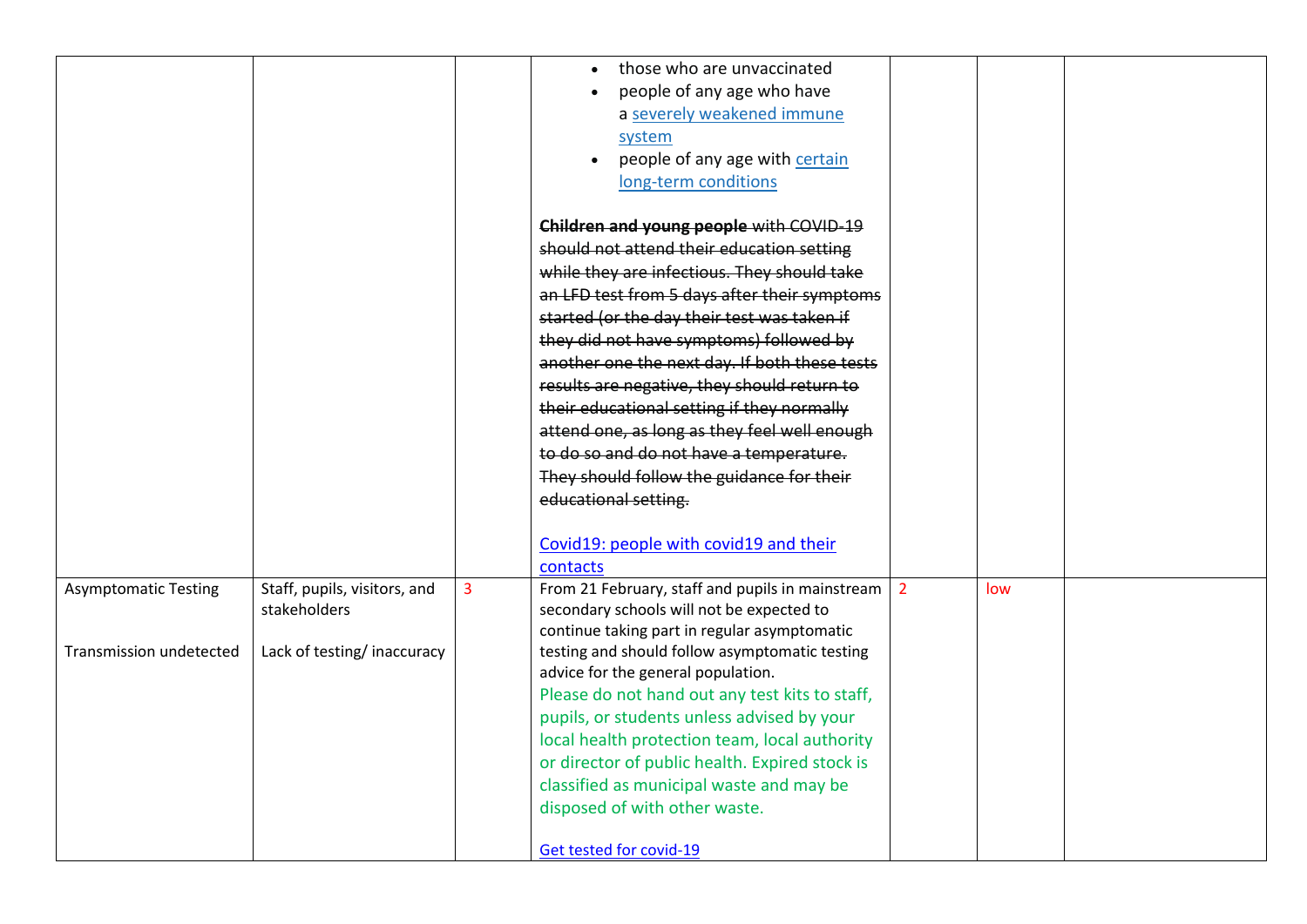|                                                                                 |                                                                                   |                | Most people without COVID-19 symptoms do<br>not need to get lateral flow tested.<br>In the event of an outbreak, a school may also be<br>advised by their local health team or director of<br>public health to undertake testing for staff and<br>students of secondary age and above for a<br>period of time.                   |              |     |  |
|---------------------------------------------------------------------------------|-----------------------------------------------------------------------------------|----------------|----------------------------------------------------------------------------------------------------------------------------------------------------------------------------------------------------------------------------------------------------------------------------------------------------------------------------------|--------------|-----|--|
| <b>Confirmatory PCR tests</b><br>Lack of conformity                             | Staff, pupils, visitors, and<br>stakeholders<br>Increased risk of<br>transission  | $\overline{3}$ | While cases of COVID-19 continue to rise,<br>this tried-and-tested approach means<br>that LFDs can be used confidently to<br>indicate COVID-19 infection without the<br>need for PCR confirmation.                                                                                                                               | $\mathbf{1}$ | low |  |
|                                                                                 |                                                                                   |                | Get a PCR test as soon as possible if you<br>have any of these symptoms, even if mild:                                                                                                                                                                                                                                           |              |     |  |
|                                                                                 |                                                                                   |                | a high temperature<br>a new, continuous cough<br>a loss or change to your sense of<br>smell or taste<br>Stay at home until you get your test result -<br>only leave your home to have a test.                                                                                                                                    |              |     |  |
| Guidance for households<br>with a possible or<br>confirmed covid19<br>infection | Staff, pupils, visitors, and<br>stakeholders<br>Increased risk of<br>transmission | $\overline{3}$ | From 01 April 2022, the guidance is:<br>Adults with the symptoms of a respiratory<br>infection, and who have a high temperature<br>or feel unwell, should try to stay at home<br>and avoid contact with other people until<br>they feel well enough to resume normal<br>activities and they no longer have a high<br>temperature | $\mathbf{1}$ | low |  |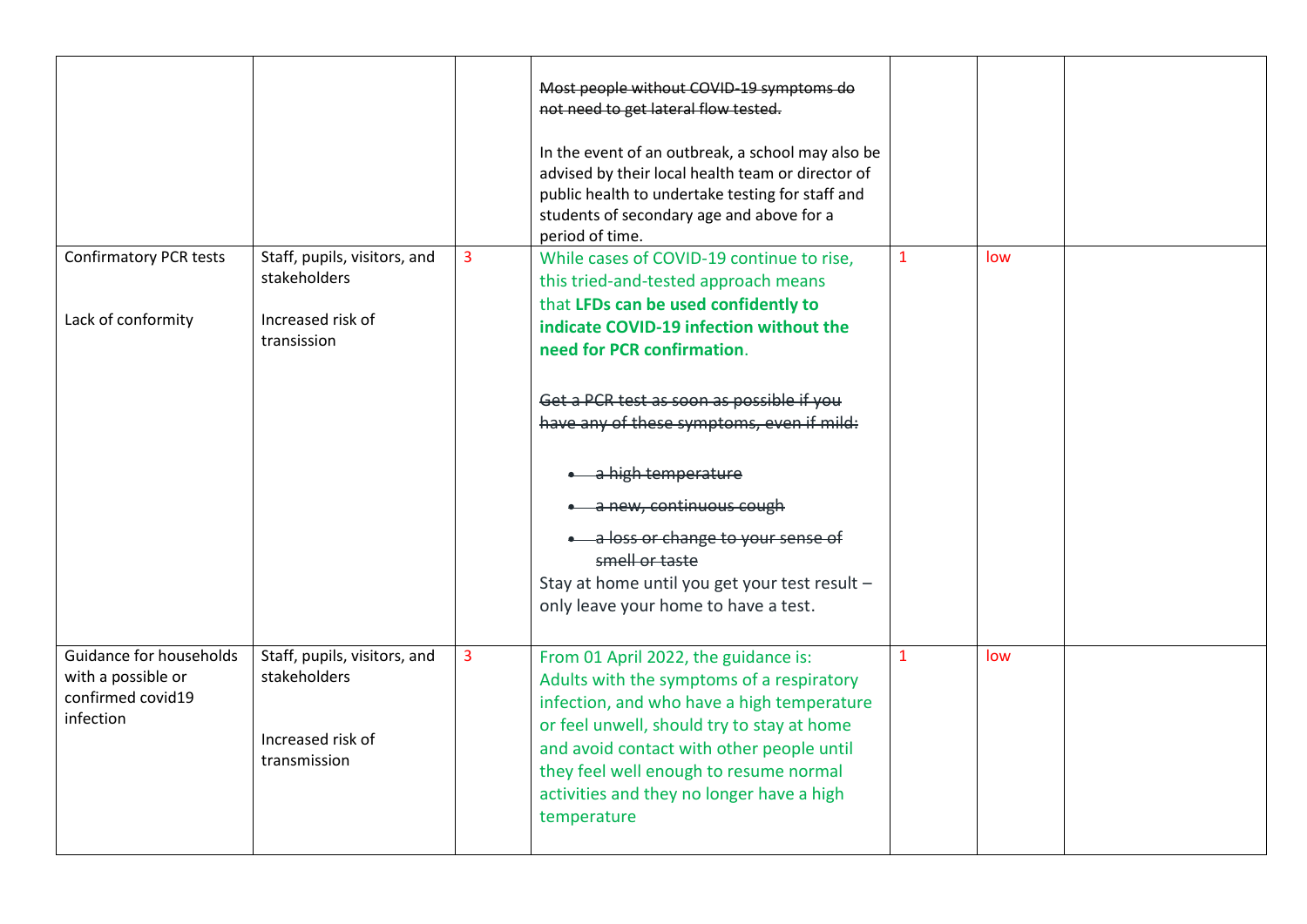| Children and young people who are unwell<br>and have a high temperature should stay at<br>home and avoid contact with other people.<br>They can go back to school, college or<br>childcare when they no longer have a high<br>temperature, and they are well enough to<br>attend<br>Adults with a positive COVID-19 test result<br>should try to stay at home and avoid contact<br>with other people for 5 days, which is when<br>they are most infectious. For children and<br>young people aged 18 and under, the advice<br>will be 3 days<br>From 24 February, the Government will<br>remove the legal requirement to self-isolate<br>following a positive test. In addition, the<br>Government will no longer ask fully<br>vaccinated close contacts and those aged<br>under 18 to test daily for 7 days and routine |  |
|--------------------------------------------------------------------------------------------------------------------------------------------------------------------------------------------------------------------------------------------------------------------------------------------------------------------------------------------------------------------------------------------------------------------------------------------------------------------------------------------------------------------------------------------------------------------------------------------------------------------------------------------------------------------------------------------------------------------------------------------------------------------------------------------------------------------------|--|
| Adults and children who test positive will<br>continue to be advised to stay at home and<br>avoid contact with other people for at least 5<br>full days and then continue to follow the<br>guidance until they have received 2 negative<br>test results on consecutive days.<br>Staff, children and young people who are<br>contacts should attend their education<br>settings as usual. This includes staff who<br>have been in close contact within their<br>household, unless they are able to work<br>from home.                                                                                                                                                                                                                                                                                                     |  |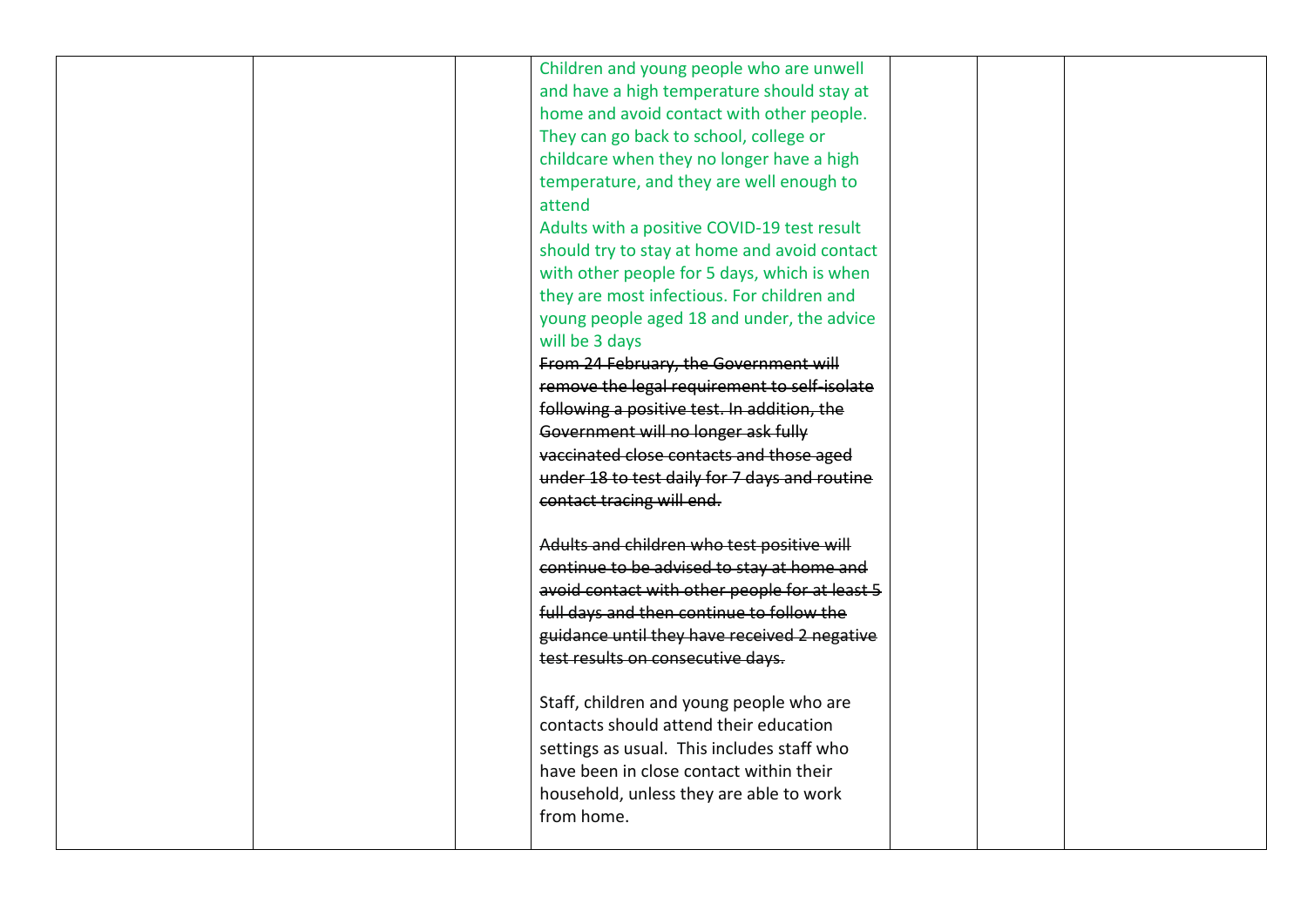|                                                                |                                              |   | The UK Health Security Agency (UKHSA) will<br>publish updated guidance on 24 February.                                                                                                                                                                                                                                                                                                                        |   |                 |  |
|----------------------------------------------------------------|----------------------------------------------|---|---------------------------------------------------------------------------------------------------------------------------------------------------------------------------------------------------------------------------------------------------------------------------------------------------------------------------------------------------------------------------------------------------------------|---|-----------------|--|
| Tracing close contacts<br>and isolation for school<br>settings | Staff, pupils, visitors, and<br>stakeholders | 2 | Close contacts will now be identified via NHS<br>Test and Trace, schools will no longer be<br>expected to undertake contract tracing.                                                                                                                                                                                                                                                                         | 1 | <b>Very low</b> |  |
| Lack of conformity                                             | Increased transmission                       |   | If you live with, or have stayed overnight in<br>the household of, someone who has COVID-<br>19, you are advised to:<br>Minimise contact with the infected person<br>Work from home if you can<br>Avoid contact with anyone at higher risk<br>Wear a well-fitting face covering<br>Limit close contact<br>Pay close attention to the main symptoms of<br>covid19, if you develop symptoms order a<br>PCR test |   |                 |  |
| Negative PCR test result                                       | Staff, pupils, visitors, and<br>stakeholders |   | Where a member of staff or student has a<br>negative result from an PCR test, it means the<br>test did not find coronavirus (COVID-19).                                                                                                                                                                                                                                                                       |   |                 |  |
| Lack of conformity                                             | Increased transmission                       |   |                                                                                                                                                                                                                                                                                                                                                                                                               |   |                 |  |

Guidance provided by:

[DFE, Schools COVID-19 operation guidance, February 2022](https://assets.publishing.service.gov.uk/government/uploads/system/uploads/attachment_data/file/1056212/Schools_COVID-19_operational_guidance_-_February_2022.pdf)

[H&S: responsibilities and duties for schools](https://www.gov.uk/government/publications/health-and-safety-advice-for-schools/responsibilities-and-duties-for-schools)

[Use of PPE in education](https://www.gov.uk/government/publications/safe-working-in-education-childcare-and-childrens-social-care/the-use-of-personal-protective-equipment-ppe-in-education-childcare-and-childrens-social-care-settings-including-for-aerosol-generating-procedure)

[Working safely during covid-19](https://www.gov.uk/guidance/working-safely-during-covid-19?utm_medium=email&utm_campaign=govuk-notifications-topic&utm_source=8559c5c9-b248-4eaf-8768-ccf05d927c59&utm_content=daily)